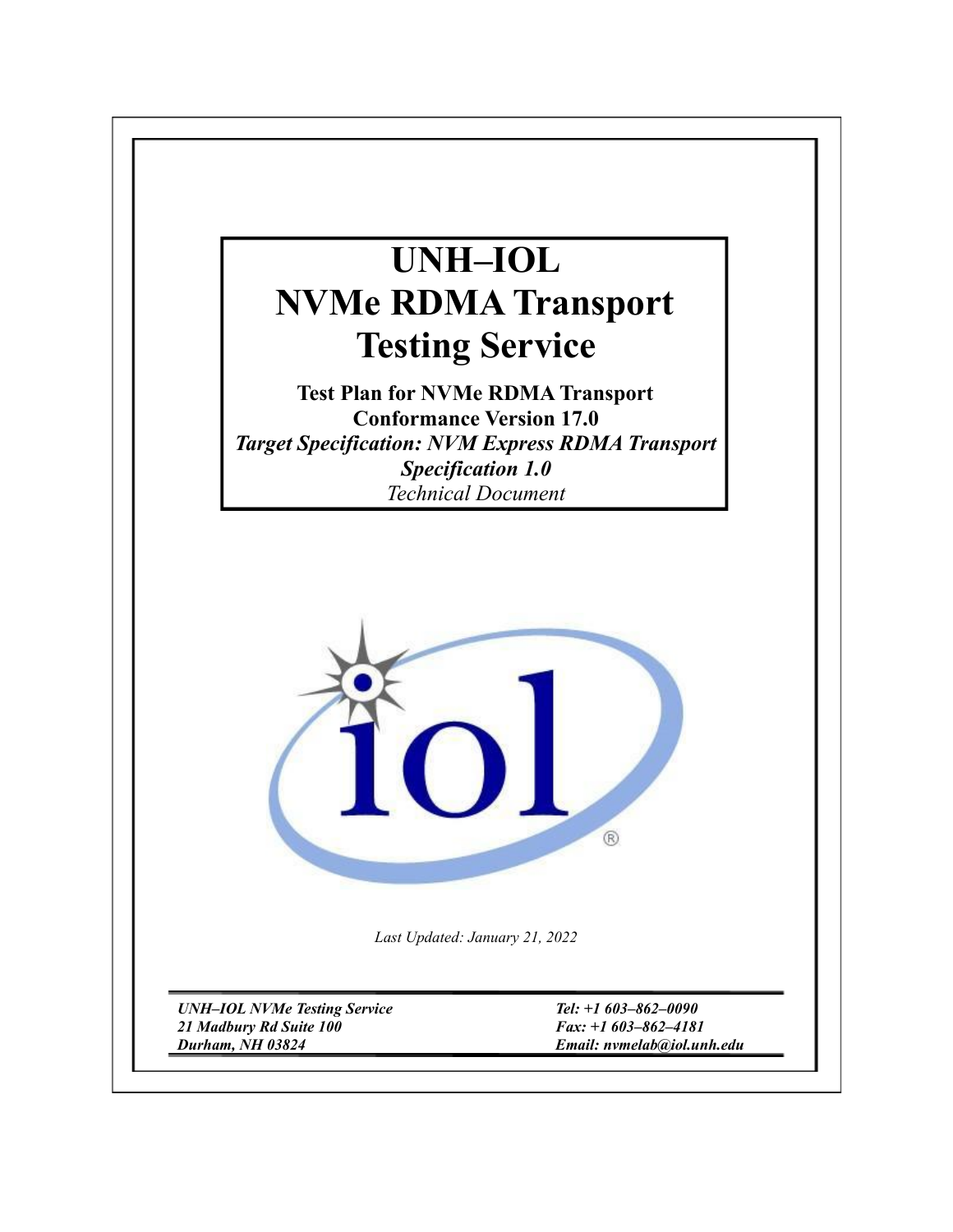# **TABLE OF CONTENTS**

<span id="page-1-0"></span>

| <b>TABLE OF CONTENTS</b>                                                            | $\boldsymbol{2}$        |  |
|-------------------------------------------------------------------------------------|-------------------------|--|
| <b>MODIFICATION RECORD</b>                                                          | $\overline{\mathbf{4}}$ |  |
| <b>ACKNOWLEDGMENTS</b>                                                              | 6                       |  |
| <b>INTRODUCTION</b>                                                                 | 7                       |  |
| <b>REFERENCES</b>                                                                   | 9                       |  |
| <b>ABBREVIATIONS</b>                                                                | <b>10</b>               |  |
| <b>Group 1: NVMe-oF Commands</b>                                                    | 11                      |  |
| Test 1.1 – Connect to Discovery Service (M)                                         | 12                      |  |
| Case 1: Connect to Discovery Controller (M)                                         | 12                      |  |
| Case 2: Connect with wrong Controller ID (FYI)                                      | 12                      |  |
| Case 3: Disconnect Command sent to Discovery Controller (FYI)                       | 13                      |  |
| Case 4: Discovery Controller Supports Explicit Persistent Connections (FYI)         | 13                      |  |
| Case 5: Discovery Controller Does not Support Explicit Persistent Connections (FYI) | 13                      |  |
| Test 1.2 – Connect to NVM Subsystem (M)                                             | 15                      |  |
| Case 1: Connect to NVM Subsystem (M)                                                | 15                      |  |
| Case 2: Connect with Incompatible Format (FYI)                                      | 15                      |  |
| Test 1.3 – Property Get Command (FYI)                                               | 16                      |  |
| Case 1: Get Supported Properties (FYI)                                              | 16                      |  |
| Case 2: Get Property Invalid Offset (M)                                             | 16                      |  |
| Case 3: Get Reserved Property (FYI)                                                 | 17                      |  |
| Case 4: Fabrics Commands on Wrong Queue (FYI)                                       | 17                      |  |
| Case 5: SQHD in Fabrics Commands when SQ Flow Control Disabled (FYI)                | 17                      |  |
| <b>Test 1.4 – Disconnect Command (FYI)</b>                                          | 19                      |  |
| Case 1: Disconnect Submitted on I/O Queue (FYI)                                     | 19                      |  |
| Case 2: Disconnect Submitted on Individual I/O Queue (FYI)                          | 19<br>20                |  |
| Case 3: Disconnect Submitted on Admin Queue (FYI)                                   |                         |  |
| Case 4: Unsupported RECFMT (FYI)                                                    |                         |  |
| Test 1.5 – Connection Loss (FYI)                                                    | 21                      |  |
| Case 1: Connection Loss (FYI)                                                       | 21                      |  |
| <b>Group 2: Controller Architecture</b>                                             | 22                      |  |
| Test 2.1 - Identify Controller Data Structure Enhancements (M)                      | 23                      |  |
| Case 1: CNS=01h Identify Controller Data Structure (M)                              | 23                      |  |
| Test 2.2 – Controller Association after Reset (FYI)                                 | 24                      |  |
| Case 1: CC.EN transitions to '0', then to '1' within 2 minutes due to reset (FYI)   | 24                      |  |
| Test 2.3 - Admin Command Support (FYI)                                              | 25                      |  |
| Case 1: All Supported Commands (FYI)                                                | 25                      |  |
| Test 2.4 - Authentication (FYI)                                                     | 26                      |  |
| Case 1: Secure Channel Required but Not Established (FYI)                           | 26                      |  |
| Test 2.5 – Shutdown (FYI)                                                           | 27                      |  |
| Case 1: Normal Shutdown (FYI)                                                       | 27                      |  |
| Case 2: Abrupt Shutdown (FYI)                                                       | 27                      |  |
| Test 2.6 - SGLs within Command Capsule (FYI)                                        | 29                      |  |
| Case 1: ICDOFF is Non-Zero (FYI)                                                    | 29                      |  |
| Case 2: SGL Data Block Exceeds MSDBD (FYI)                                          | 29                      |  |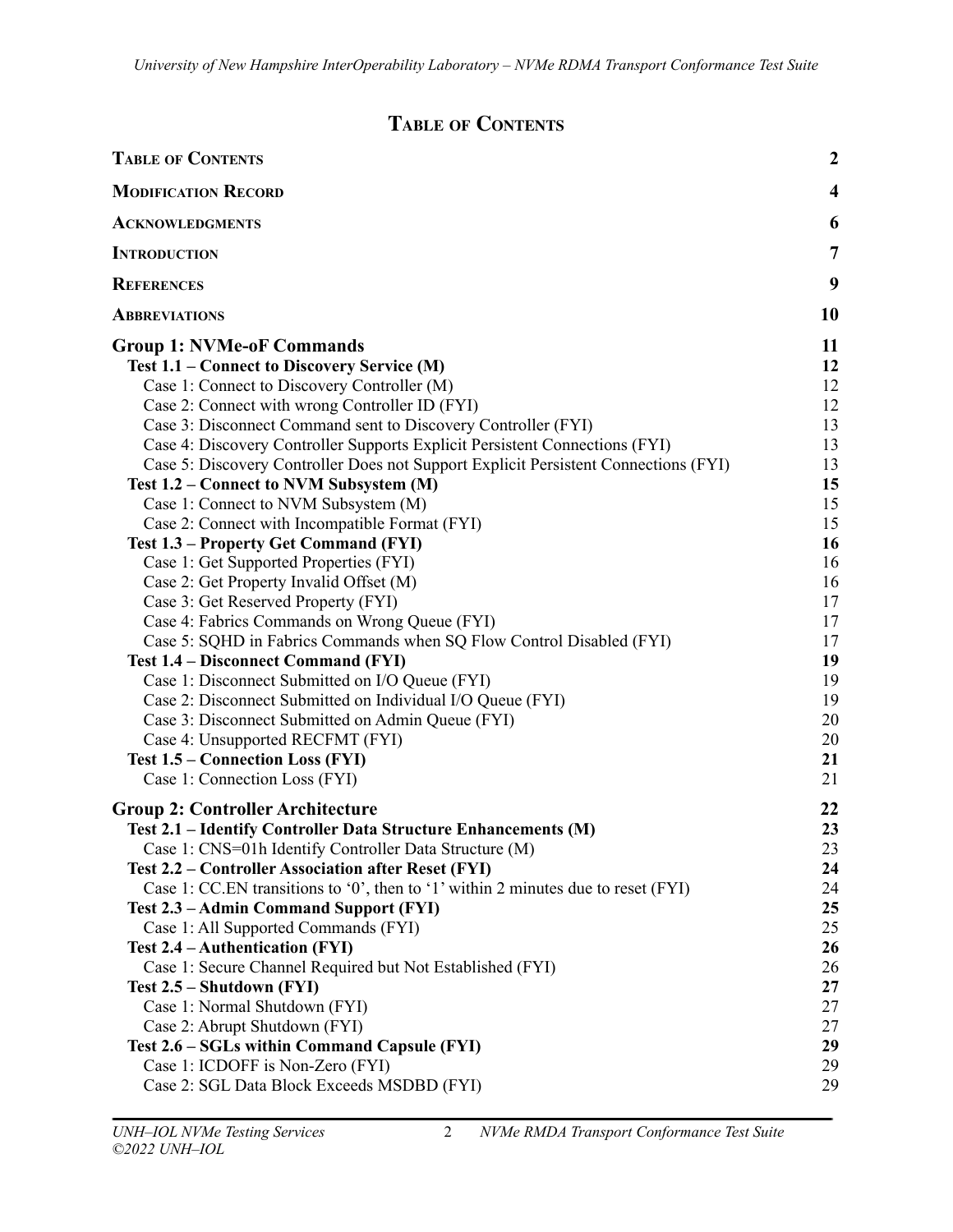| <b>Group 3: Discovery Service</b>                        | 30 |
|----------------------------------------------------------|----|
| Test 3.1 – Initialize Discovery Controller (M)           | 31 |
| Case 1: Initialize Discovery Controller (M)              | 31 |
| Test 3.2 – Keep Alive Timeout (M)                        | 33 |
| Case 1: Keep Alive Timeout (M)                           | 33 |
| Case 2: Traffic Based Keep Alive (M)                     | 33 |
| <b>Appendix A: TEST SETUP</b>                            | 35 |
| <b>Appendix B: NOTES ON TEST PROCEDURES</b>              | 36 |
| <b>Appendix C: TEST TOOLS</b>                            | 37 |
| <b>Appendix D: NVME-OF INTEGRATORS LIST REQUIREMENTS</b> | 38 |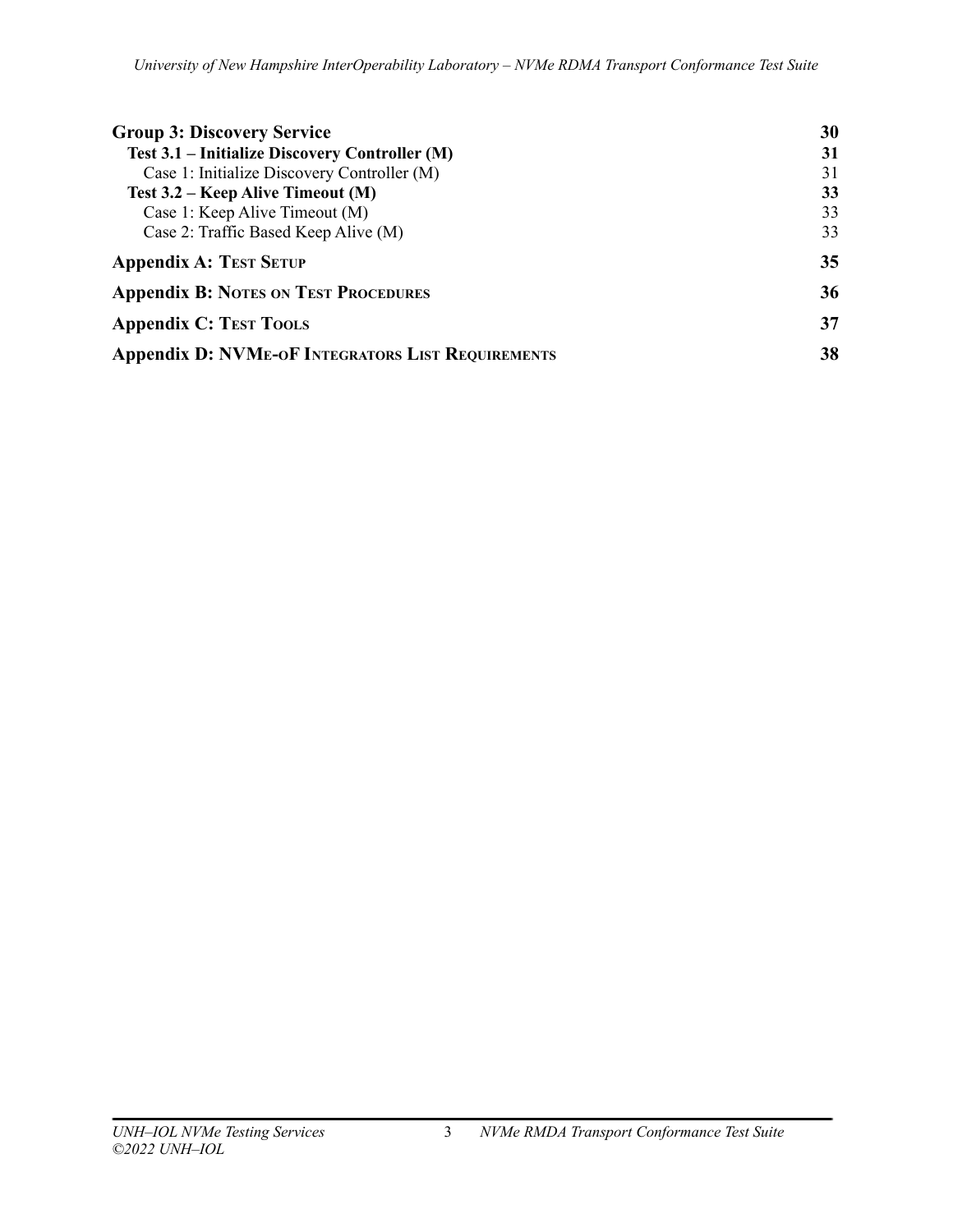# **MODIFICATION RECORD**

<span id="page-3-0"></span>2018 November 27 (Version 11.0) Initial Release David Woolf:

2019 April 24 (Version 12.0) Final Release

David Woolf:

- 1. Updates to discussion in Test 2.1 per TP 2008.
- 2. Fixed typo in Test 2.1 Case 1 procedure, per TP 2008.
- 3. Added text to each test procedure to clarify the necessity that Testing Station and DUT are on the same fabric network, and that disconnect should be performed at the conclusion of each test.
- 4. Added new FYI Test 3.2 Case 2. Clarified procedure that a Set Feature command is needed to specify the KATO value.

## 2020 March 9 (Version 13.0) Final Release

David Woolf:

- 1. Tests 1.1.1, 1.2.1, 2.1.1, 3.1.1, and 3.2.1 status updated from (FYI) to (M).
- 2. Added Tests 4.1, 4.2, 4.3 and associated sub tests.

## 2020 July 21 (Version 14.0) Final Release

David Woolf:

- 1. Test case 2.3.1 added to address NVMe-oF v1.0 ECN 001 requirements that after the controller is enabled, it shall accept all supported Admin commands in addition to Fabrics commands
- 2. Test case 2.2.1 added to address NVMe-oF v1.0 ECN 002 requirements that host and controller association is preserved for at least 2 minutes after CC.EN transitions to '0'.
- 3. Test 2.4.1 added to address NVMe-oF v1.0 ECN 005 requirements around accepting commands on channels that are not yet authenticated/secure.
- 4. Test 1.3.4 added to address NVMe-oF v1.0 ECN 005 requirements around a Fabrics command that is not supported on an I/O Queue is sent on an I/O Queue, that command shall be aborted with a status code of Invalid Field in Command.
- 5. Test case 1.1.2 added to address NVMe-oF v1.0 ECN 005 requirements around Controller ID of FFFFh.
- 6. Test case 1.1.1 updated to clarify that the Contorller ID in the Connect Command in this test should be set to FFFFh. Observable results are unchanged.
- 7. Test cases 2.5.1 and 2.5.2 added to address NVMe-oF v1.0 ECN 005 requirements around shutdown and the CC.SHN field.
- 8. Test Case 1.5.1 added to address TP8001 requirements that If the controller detects an NVMe Transport connection loss, then the controller shall stop processing all commands received on I/O Queue associated with that NVMe Transport connection.
- 9. Test Case 1.4.4 added to address TP8001 requirements around the RECFMT field.
- 10. Test Case 1.4.2 added to address TP8001 requirements around the CATTR field and deletion of Individual I/O Queues.
- 11. Test case 1.4.3 added to to address TP8001 requirements that if a Disconnect command is submitted on an Admin Queue, then the controller shall abort the command with a status of Invalid Queue Type.
- 12. Test cases 1.4.1 added to address nominal operation of the Disconnect Command as well as addressing TP8001 requirements that the Completion Queue entry for the Disconnect command shall be the last entry submitted to the I/O Queue Completion queue by the controller (i.e., no completion queue entries shall be submitted to the I/O Queue Completion Queue after the Completion Queue entry for the Disconnect command). The controller shall not perform command processing for any command on an I/O queue after sending the Completion Queue entry for the Disconnect command.
- 13. Test case 1.1.3 added to address TP8001 requirements that a Discovery controller shall not support the Disconnect command.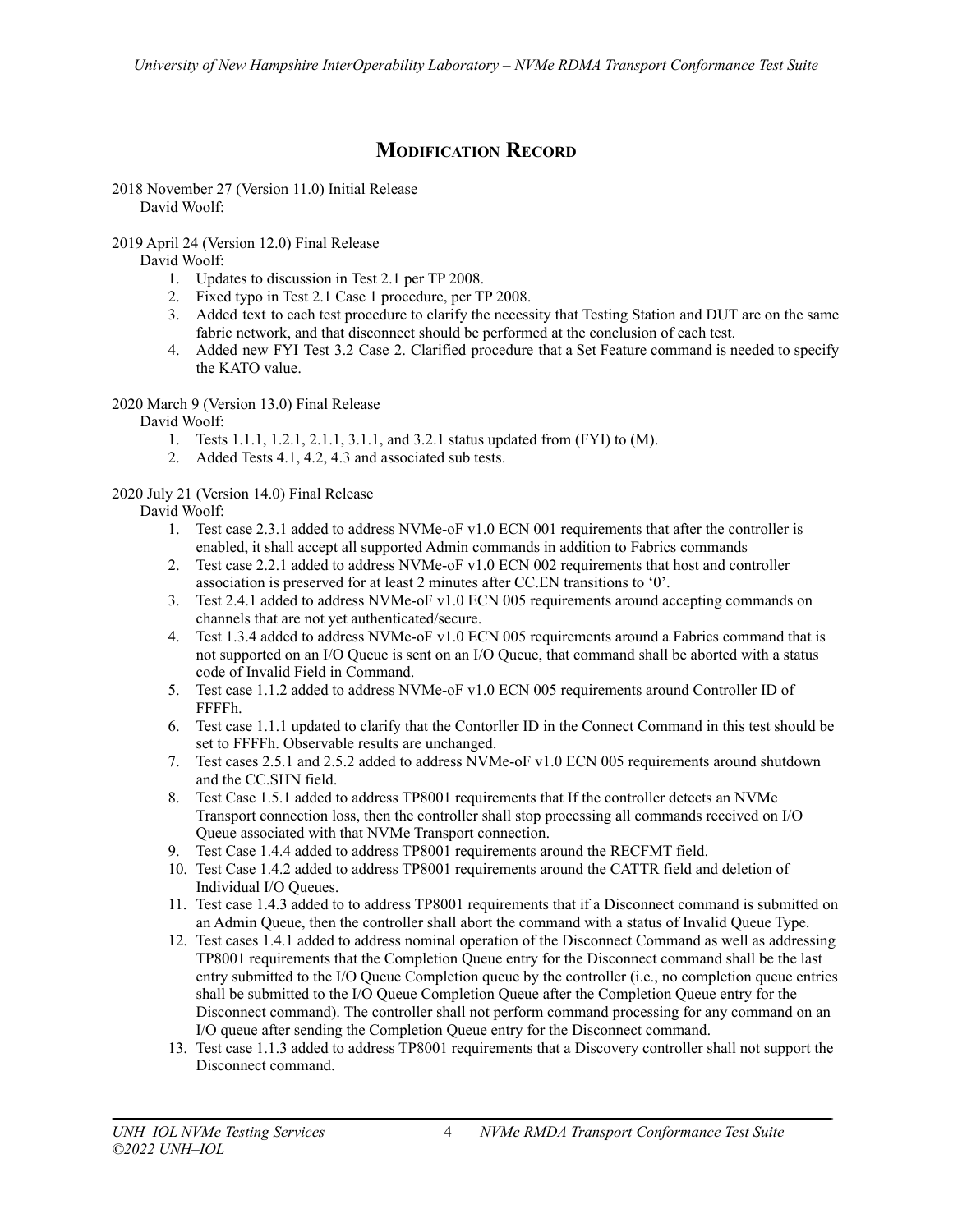- 14. Test Cases 1.1.4 added to address checking for AER and Keep Alive support when explicit persistent connections are supported to support TP 8002 requirements.
- 15. Test Cases 1.1.5 added to address the error condition when persistent connections are requests and the DUT does not support persistent connections.
- 16. Test case 1.3.5 added to address TP8005 for SQ Flow Control, including SQ Flow Control Negotiation, and proper behavior when SQ Flow Control is disabled.
- 17. Support for iWARP and transport should be added to the NVMe-oF Conformance Test Suite and these products should be made eligible for the NVMe-oF Integrators List.

2021 May 3 (Version 15.0) Final Release

## David Woolf:

- 1. Test cases 1.3.2 and 3.2.1 status updated from (FYI) to (M).
- 2021 September 23 (Version 16.0) Final Release

David Woolf:

- 1. Test case 3.2.2 updated from FYI to M.
- 2. Added Test 2.6.1 per requirements in NVMe-oF V1.1 ECN 002 that SGL descriptors in a command capsule that if the SGL descriptors following the Submission Queue Entry have a total size greater than (ICDOFF \* 16), then the controller shall abort the command with the status code set to Invalid Number of SGL Descriptors.
- 3. Added Test 2.6.2 per requirements in NVMe-oF V1.1 ECN 002 that that if the host places more SGL Data Block of Keyed SGL Data Block descriptors in a capsule than the maximum indicated in the Maximum SGL Data Block Descriptors field in the Identify Controller data structure, then the controller shall abort the command with the status code set to Invalid Number of SGL Descriptors.
- 4. Added Test 4.4.1 per NVMe-oF v1.1 TP 8011 to check that NVMe/TCP implementations that are compliant with v1.1 version of the NVMe/TCP specification and that support TLS shall support TLS 1.3.
- 5. Added Test 4.5.1 per requirements in NVMe-oF V1.1 ECN 002 that if PDU Header Digest is not enabled, then all subsequent PDUs shall not contain a HDGST field and shall have the HDGSTF flag cleared to '0' in the PDU Header FLAGS field.
- 6. Added Test 4.5.2 per requirements in NVMe-oF V1.1 ECN 002 that if PDU Data Digest is not enabled, then the PDUs shall not contain a DDGST field and shall have the DDGSTF flag cleared to '0' in the PDU Header FLAGS field.

2022 January 21 (Version 17.0) Initial Release

Tim Sheehan:

**1.** This is the first release of the RDMA Transport Test Suite and is based on the UNH-IOL NVMe-oF Conformance Test Plan version 16.0. Group 4 was removed due to it not pertaining to RDMA.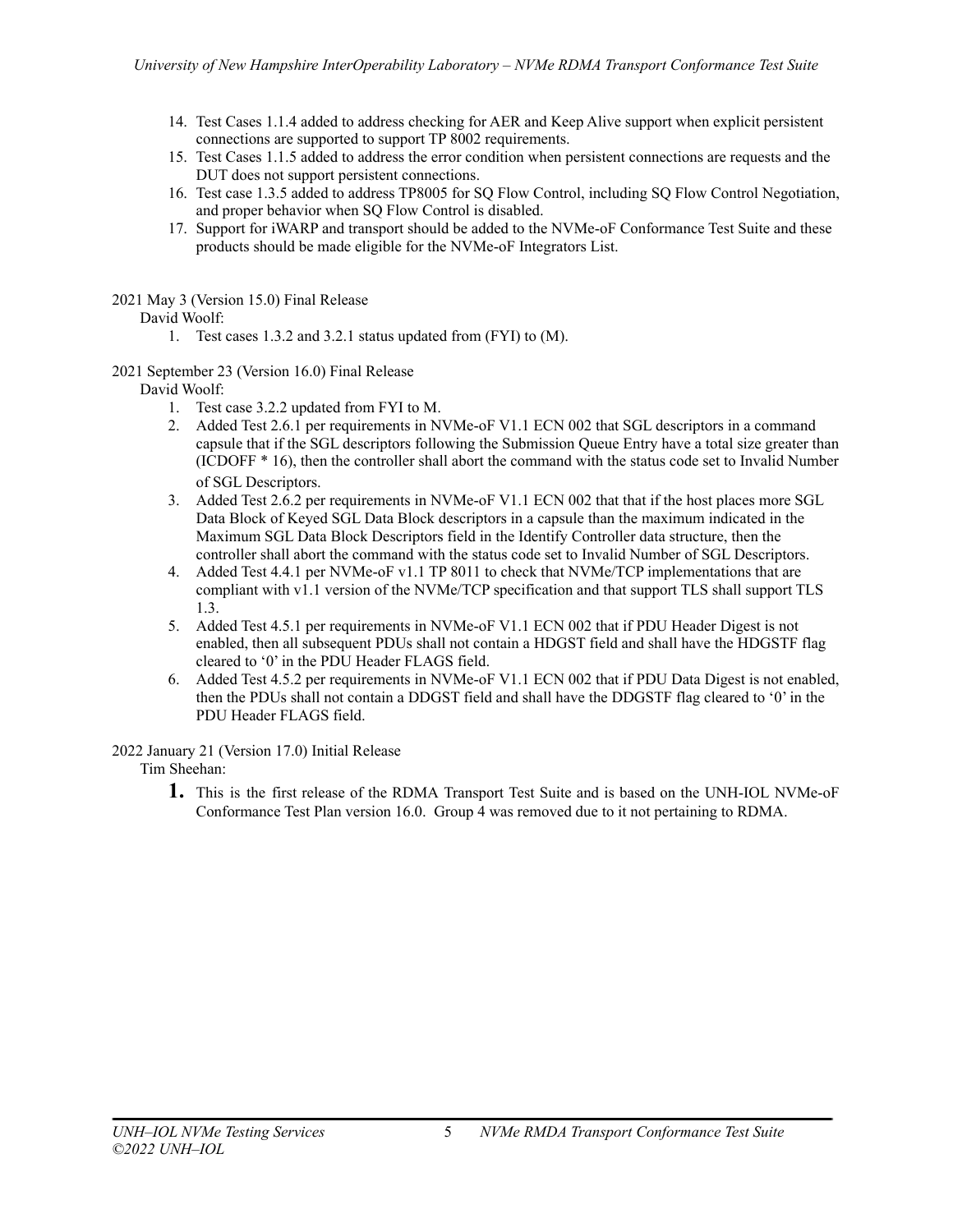## **ACKNOWLEDGMENTS**

<span id="page-5-0"></span>The UNH–IOL would like to acknowledge the efforts of the following individuals in the development of this test plan:

David Woolf UNH InterOperability Laboratory<br>
UNH InterOperability Laboratory<br>
UNH InterOperability Laboratory UNH InterOperability Laboratory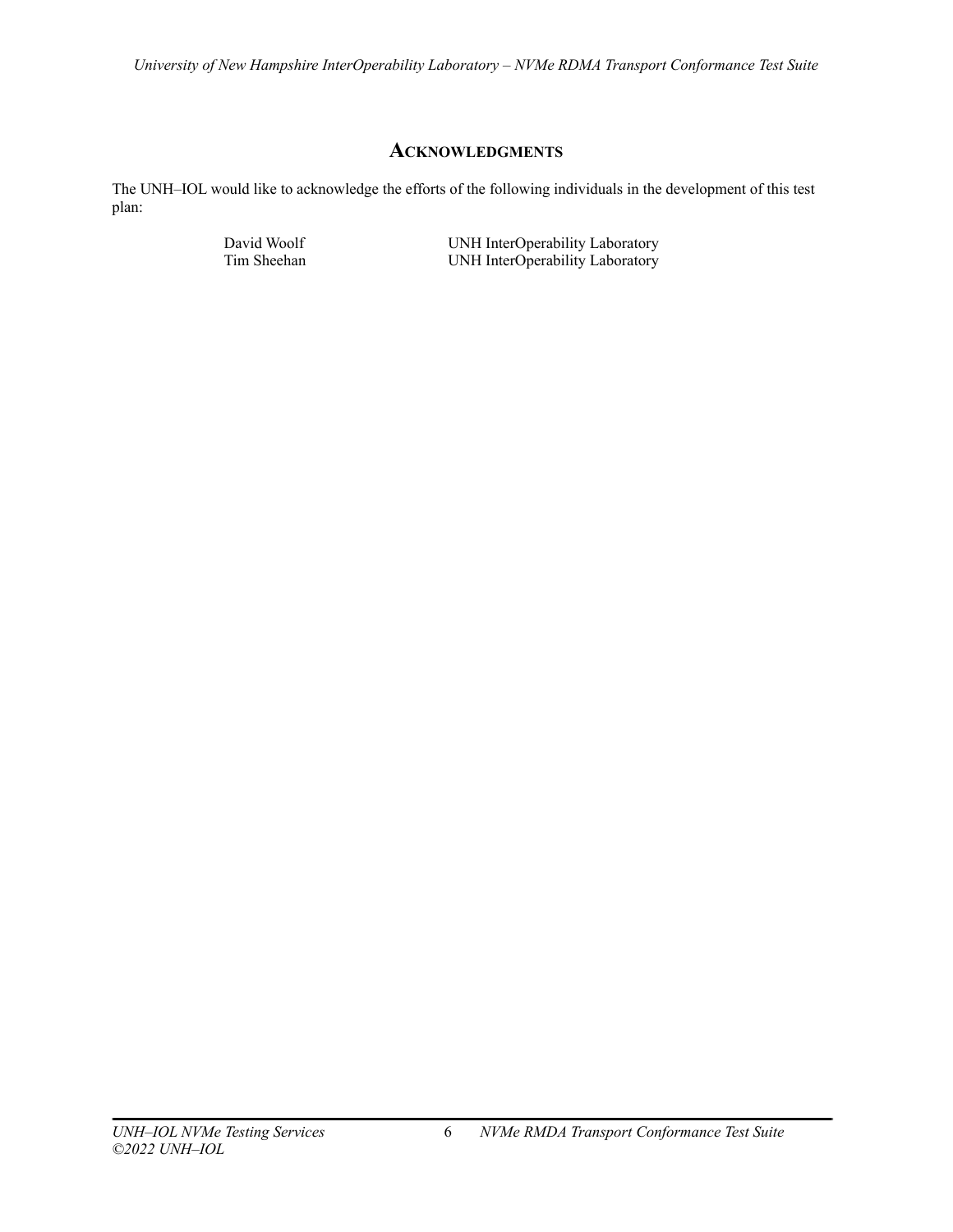## **INTRODUCTION**

<span id="page-6-0"></span>The University of New Hampshire's InterOperability Laboratory (IOL) is an institution designed to improve the interoperability of standards–based products by providing a neutral environment where a product can be tested against other implementations of a common standard, both in terms of interoperability and conformance. This particular suite of tests has been developed to help implementers evaluate the NVMe\RDMA functionality of their products. This test suite is aimed at validating products in support of the work being directed by the NVMe Promoters Group.

These tests are designed to determine if a product conforms to specifications defined in the NVM Express RDMA Transport Specification version 1.0, May 18, 2021 specification, hereafter referred to as the "NVMe RDMA Specification"). Successful completion of these tests provide a reasonable level of confidence that the Device Under Test (DUT) will function properly in many NVMe\RDMA environments. Transport testing should also include those tests in the respective command set test plans with an over fabrics reference.

Products implementing the NVMe RDMA specification may use one of the many RDMA transports, such as RoCE, Fibre Channel, Infiniband, or iWARP. Each of these different transports may have distinct requirements described in a binding specification that is either within the NVMe RDMA specification, or a separate document. The tests described in this Test Suite document are intended to check NVMe\RDMA requirements that will apply to all NVMe-oF requirements regardless of the transport used. Therefore, requirements that are described within the binding specification do not have corresponding test items in this document.

The tests contained in this document are organized in order to simplify the identification of information related to a test, and to facilitate in the actual testing process. Tests are separated into groups, primarily in order to reduce setup time in the lab environment, however the different groups typically also tend to focus on specific aspects of device functionality. A two–number, dot–notated naming system is used to catalog the tests. This format allows for the addition of future tests in the appropriate groups without requiring the renumbering of the subsequent tests. The NVMe 2.0 refactoring effort has made it important to reference pre-2.0 test cases that have moved to a 2.0 refactored test plan. This new test case numbering will be realized at the end of each test case name with the legacy test case number noted.

The test definitions themselves are intended to provide a high–level description of the motivation, resources, procedures, and methodologies specific to each test. Formally, each test description contains the following sections:

## **Purpose**

The purpose is a brief statement outlining what the test attempts to achieve. The test is written at the functional level.

## **References**

This section specifies all reference material *external* to the test suite, including the specific references for the test in question, and any other references that might be helpful in understanding the test methodology and/or test results. External sources are always referenced by a bracketed number (e.g., [1]) when mentioned in the test description. Any other references in the test description that are not indicated in this manner refer to elements within the test suite document itself (e.g., "Appendix 5.A", or "Table 5.1.1–1").

### **Resource Requirements**

The requirements section specifies the test hardware and/or software needed to perform the test. This is generally expressed in terms of minimum requirements, however in some cases specific equipment manufacturer/model information may be provided.

## **Last Modification**

This specifies the date of the last modification to this test.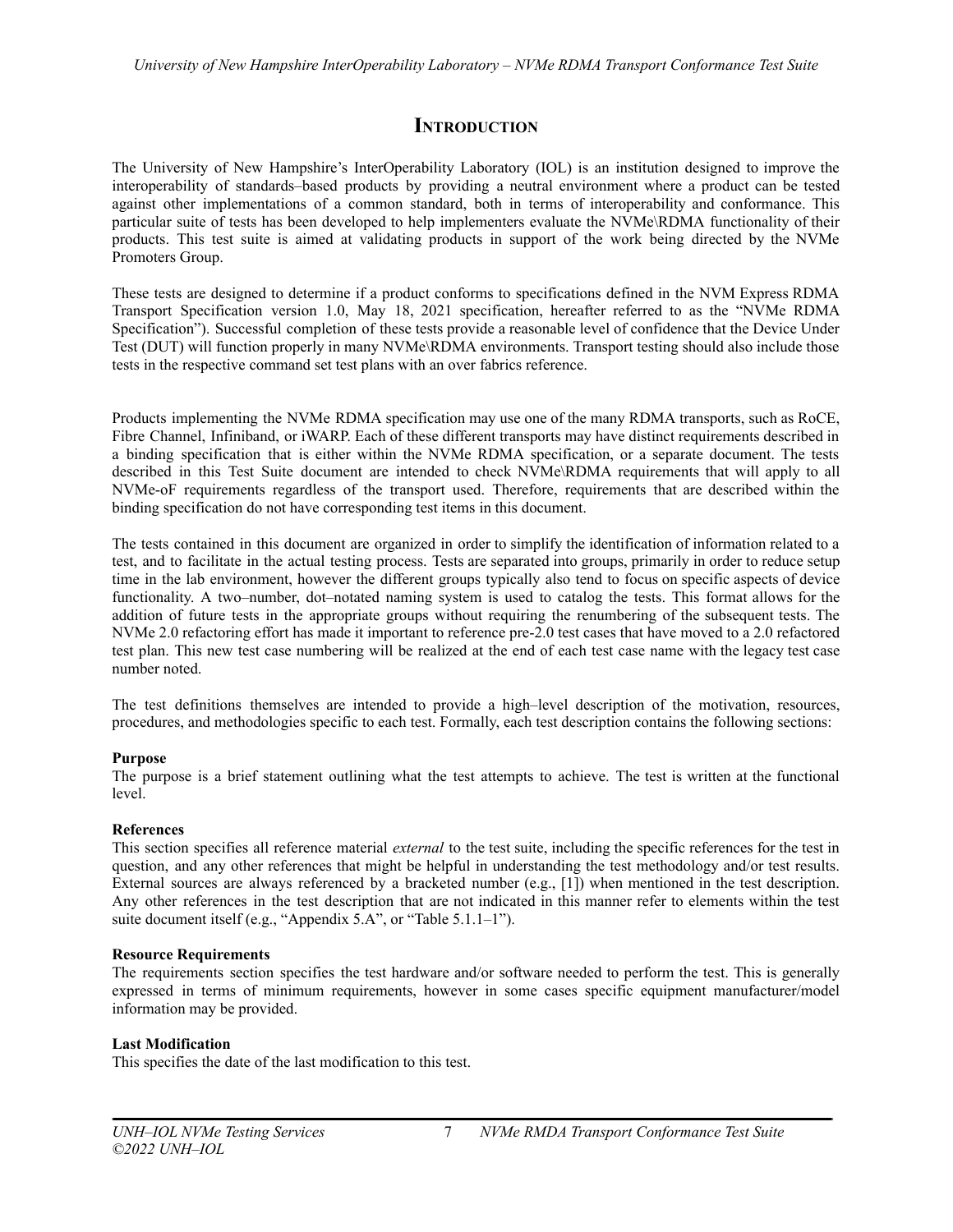## **Discussion**

The discussion covers the assumptions made in the design or implementation of the test, as well as known limitations. Other items specific to the test are covered here as well.

## **Test Setup**

The setup section describes the initial configuration of the test environment. Small changes in the configuration should not be included here, and are generally covered in the test procedure section (next).

## **Procedure**

The procedure section of the test description contains the systematic instructions for carrying out the test. It provides a cookbook approach to testing, and may be interspersed with observable results. These procedures should be the ideal test methodology, independent of specific tool limitations or restrictions.

## **Observable Results**

This section lists the specific observable items that can be examined by the tester in order to verify that the DUT is operating properly. When multiple values for an observable are possible, this section provides a short discussion on how to interpret them. The determination of a pass or fail outcome for a particular test is generally based on the successful (or unsuccessful) detection of a specific observable.

## **Possible Problems**

This section contains a description of known issues with the test procedure, which may affect test results in certain situations. It may also refer the reader to test suite appendices and/or other external sources that may provide more detail regarding these issues.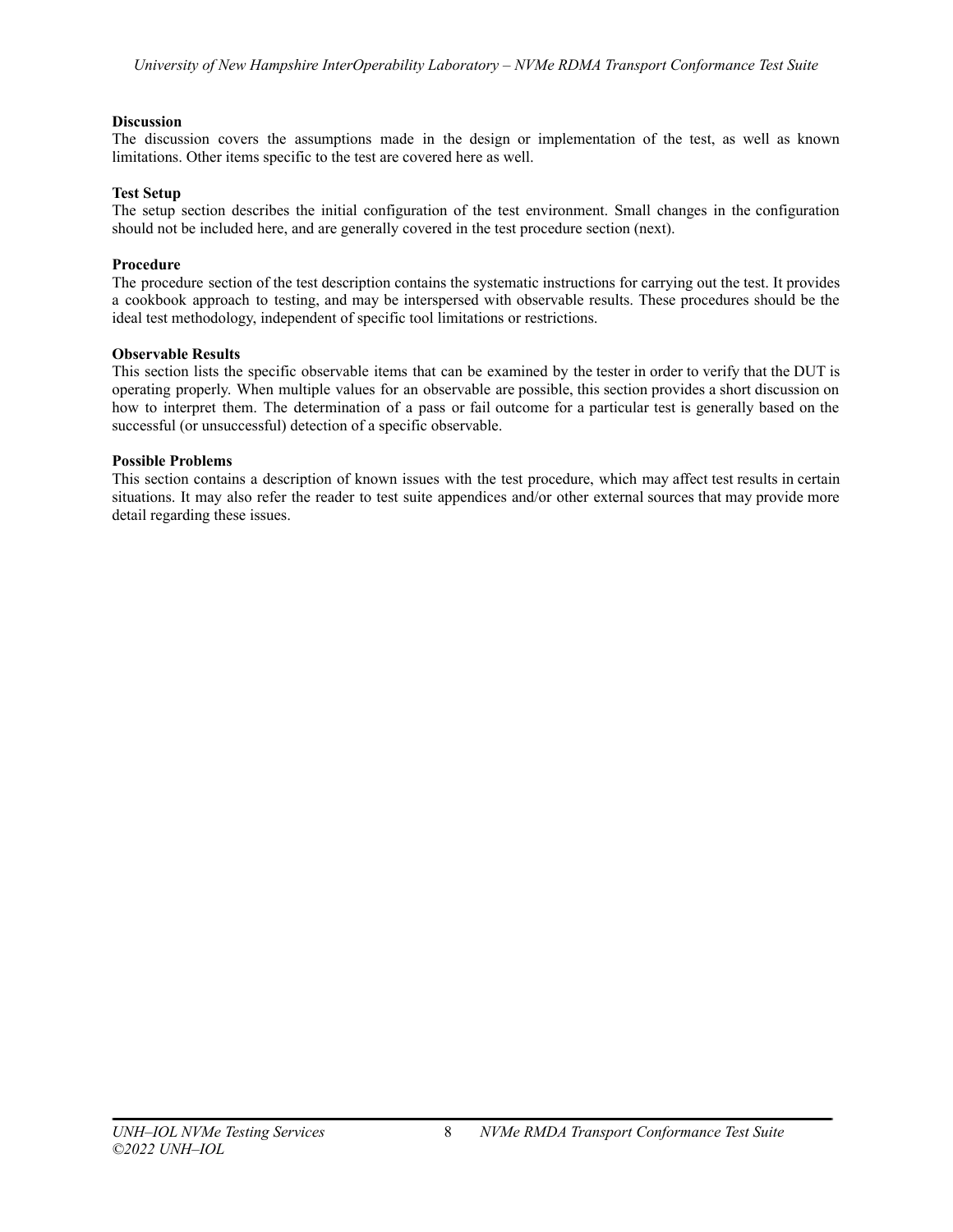## **REFERENCES**

<span id="page-8-0"></span>The following documents are referenced in this text:

Old Ref : NVMe-oF version 1.1 Specification (October 22, 2019)

- 1. NVM Express RDMA Transport Specification 1.0 May 18, 2021<br>2. NVM Express Base Specification 2.0a July 23, 2021
- 2. NVM Express Base Specification 2.0a July 23, 2021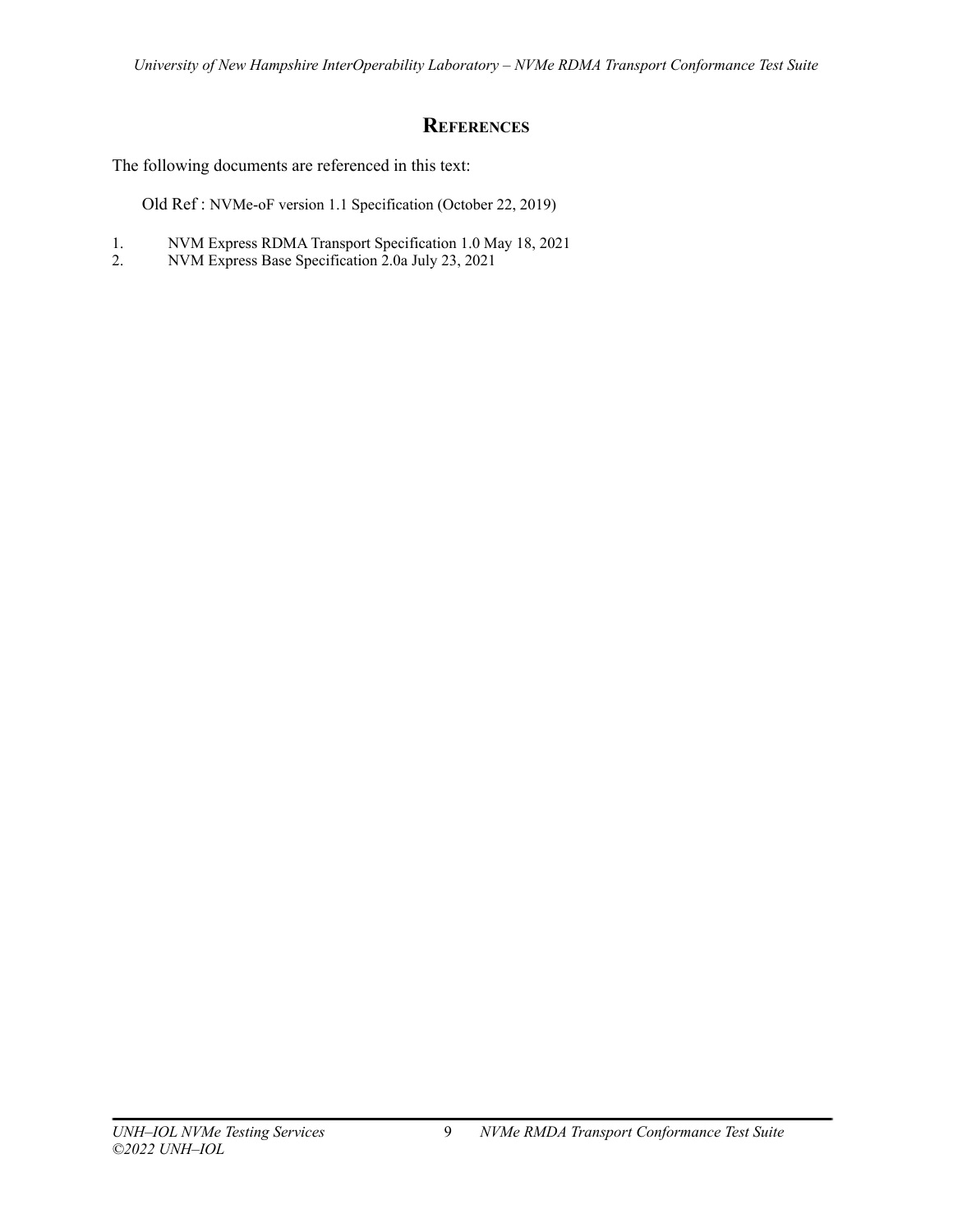## **ABBREVIATIONS**

<span id="page-9-0"></span>The following abbreviations are applied to the test titles of each of the tests described in this document for indicating the status of test requirements.

M - Mandatory FYI - FYI IP - In Progress

The following legacy numbering is applied to the test titles of each of the tests to map the origin of the test if it is part of the 2.0 refactoring of legacy. If there is no change to the test case number then this field will be left off of the 2.0 refactored test case title.

FC – UNH-IOL NVMe-oF Conformance Test Plan version 16.0, September 23, 2021 Legacy numbering : (oFC:x.x)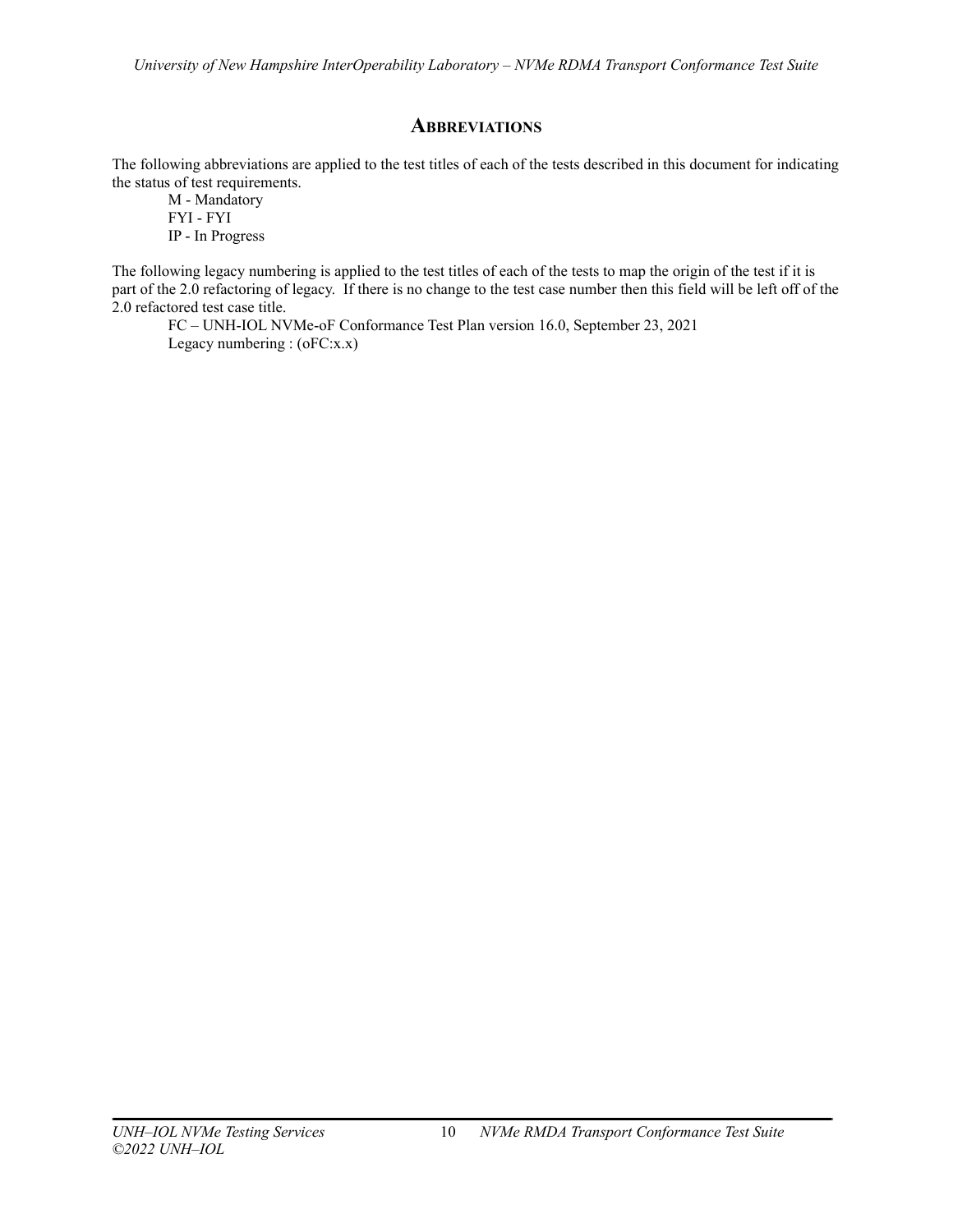# **Group 1: NVMe-oF Commands**

## <span id="page-10-0"></span>**Overview:**

This section describes a method for performing conformance verification for NVMe\RDMA products implementing NVMe-oF Commands defined in Chapter 6 of the NVM Express Base Specification 2.0.

## **Notes:**

The preliminary draft descriptions for the tests defined in this group are considered complete, and the tests are pending implementation (during which time additional revisions/modifications are likely to occur).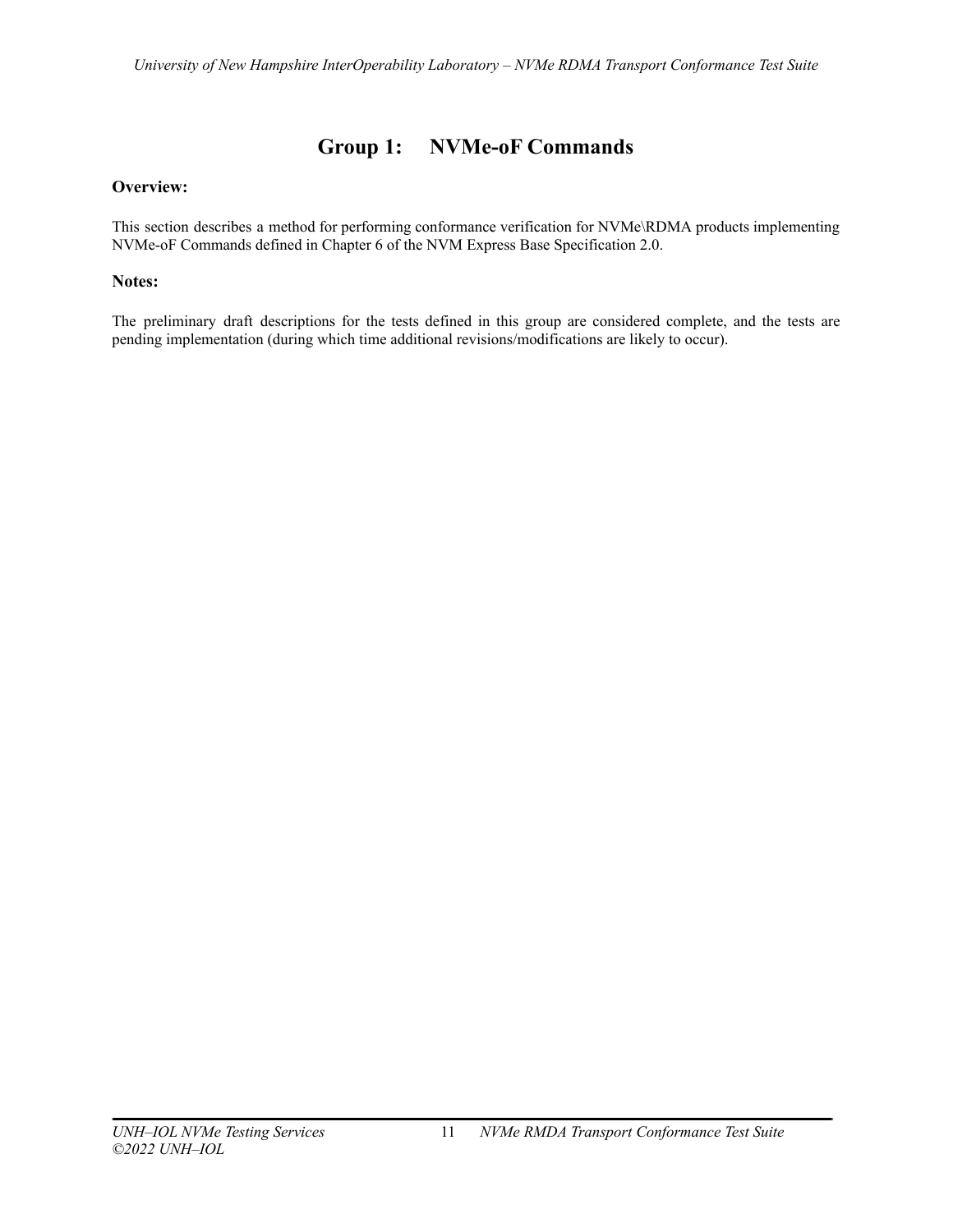## <span id="page-11-0"></span>**Test 1.1 – Connect to Discovery Service (M)**

**Purpose:** To verify that an NVMe-oF Controller can properly execute a Connect command.

## **References:**

Old Ref : NVMe-oF Specification 3.3, 4.2, 5 NVM Express Base Specification 2.0 : 6.3, 3.1.1, 2.2.3

## **Resource Requirements:**

Tools capable of monitoring and decoding traffic on the chosen NVMe\TCP transport.

## **Last Modification:** April 21, 2020

**Discussion:** The host uses the well-known Discovery Service NQN (nqn.2014-08.org.nvmexpress.discovery) in the Connect command to a Discovery Service. The method that a host uses to obtain the NVMe Transport information necessary to connect to the well-known Discovery Service is implementation specific.

A Discovery Controller shall support the dynamic controller model.

The Controller ID of FFFFh shall be specified as the Controller ID in a Connect command for the Admin Queue. If the controller ID is not set to FFFFh, then a status value of Connect Invalid Parameters is returned.

A host requests an explicit persistent connection to a Discovery controller and Asynchronous Event Notifications from the Discovery controller on that persistent connection by specifying a non-zero Keep Alive Timer value in the Connect command. If the Connect command specifies a non-zero Keep Alive Timer value and the Discovery controller does not support Asynchronous Events, then the Discovery controller shall return a status value of Connect Invalid Parameters

<span id="page-11-1"></span>**Test Setup:** See Appendix A.

## **Case 1: Connect to Discovery Controller (M)**

### **Test Procedure:**

- 1. This test is only applicable to DUTs which implement a Discovery Controller.
- 2. The Testing Station and the DUT are on the same fabric network. The Testing Station knows the network address or WWN of the DUT and is able to send packets to the DUT.
- 3. All NVMe-oF NVM Subsystems are disconnected from the Testing Station acting as a Host.
- 4. Configure the Testing Station acting as a Host to issue a Connect command (FCTYPE=01h) to the DUT using well known address nqn.2014-08.org.nvmexpress.discovery, and a Controller ID of FFFFh.
- 5. Disconnect NVMe-oF controllers from the Testing Station acting as a Host.

### **Observable Results:**

1. Verify that the Connect Response indicates status Success.

## **Case 2: Connect with wrong Controller ID (FYI)**

### <span id="page-11-2"></span>**Test Procedure:**

- 1. This test is only applicable to DUTs which implement a Discovery Controller.
- 2. The Testing Station and the DUT are on the same fabric network. The Testing Station knows the network address or WWN of the DUT and is able to send packets to the DUT.
- 3. All NVMe-oF NVM Subsystems are disconnected from the Testing Station acting as a Host.
- 4. Configure the Testing Station acting as a Host to issue a Connect command (FCTYPE=01h) to the DUT using well known address nqn.2014-08.org.nvmexpress.discovery, and a Controller ID of FFFEh.
- 5. Disconnect NVMe-oF controllers from the Testing Station acting as a Host.

## **Observable Results:**

1. Verify that the Connect Response indicates status Connect Invalid Parameters.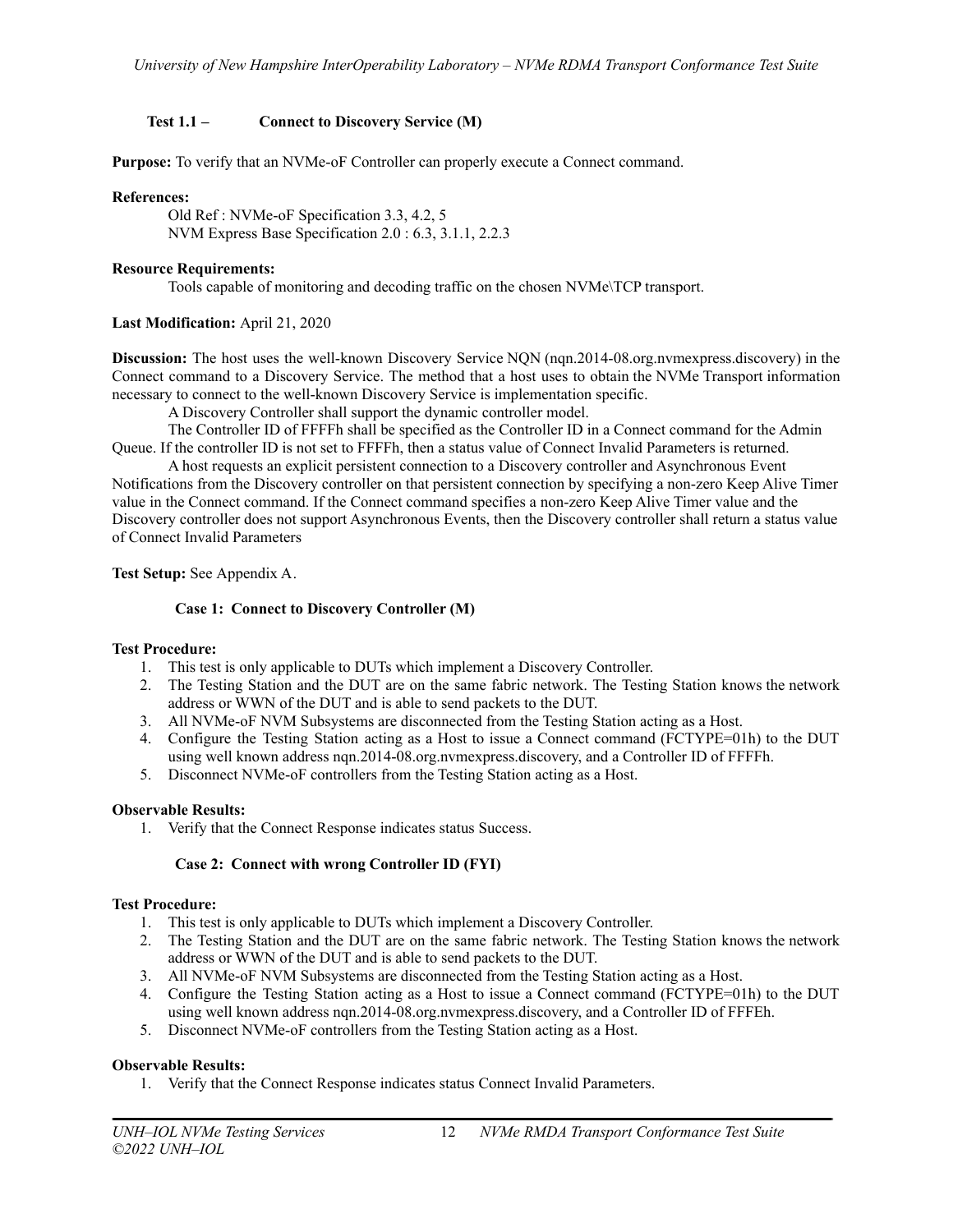## **Case 3: Disconnect Command sent to Discovery Controller (FYI)**

## <span id="page-12-0"></span>**Test Procedure:**

- 1. This test is only applicable to DUTs which implement a Discovery Controller.
- 2. The Testing Station and the DUT are on the same fabric network. The Testing Station knows the network address or WWN of the DUT and is able to send packets to the DUT.
- 3. All NVMe-oF NVM Subsystems are disconnected from the Testing Station acting as a Host.
- 4. Configure the Testing Station acting as a Host to issue a Connect command (FCTYPE=01h) to the DUT using well known address nqn.2014-08.org.nvmexpress.discovery, and a Controller ID of FFFFh.
- 5. The Testing Station sends a Disconnect command to the Discovery Controller.

## **Observable Results:**

1. Verify that the Disconnect command is aborted.

## **Case 4: Discovery Controller Supports Explicit Persistent Connections (FYI)**

## <span id="page-12-1"></span>**Test Procedure:**

- 1. This test is only applicable to DUTs which implement a Discovery Controller.
- 2. The Testing Station and the DUT are on the same fabric network. The Testing Station knows the network address or WWN of the DUT and is able to send packets to the DUT.
- 3. All NVMe-oF NVM Subsystems are disconnected from the Testing Station acting as a Host.
- 4. Configure the Testing Station acting as a Host to issue a Connect command (FCTYPE=01h) to the DUT using well known address nqn.2014-08.org.nvmexpress.discovery, and a non-zero Keep Alive Timer Value to indicate that it is requesting a persistent connection.
- 5. The Testing Station performs a Keep Alive Command.
- 6. The Testing Station performs an Asynchronous Event Request Command.
- 7. Disconnect NVMe-oF controllers from the Testing Station acting as a Host.

### **Observable Results:**

- 1. Verify that the Connect Response indicates status Success if the DUT supports persistent connections.
- 2. Verify that the Keep Alive commands complete successfully.
- 3. Verify that the Asynchronous Event Commands complete successfully.

## **Case 5: Discovery Controller Does not Support Explicit Persistent Connections (FYI)**

### <span id="page-12-2"></span>**Test Procedure:**

- 1. This test is only applicable to DUTs which implement a Discovery Controller.
- 2. The Testing Station and the DUT are on the same fabric network. The Testing Station knows the network address or WWN of the DUT and is able to send packets to the DUT.
- 3. All NVMe-oF NVM Subsystems are disconnected from the Testing Station acting as a Host.
- 4. Configure the Testing Station acting as a Host to issue a Connect command (FCTYPE=01h) to the DUT using well known address ngn.2014-08.org.nvmexpress.discovery, and a non-zero Keep Alive Timer Value to indicate that it is requesting a persistent connection.
- 5. Configure the Testing Station acting as a Host to issue a Connect command (FCTYPE=01h) to the DUT using well known address nqn.2014-08.org.nvmexpress.discovery, and a zero Keep Alive Timer Value to indicate that it is not requesting a persistent connection.
- 6. The Testing Station performs a Keep Alive Command.
- 7. Disconnect NVMe-oF controllers from the Testing Station acting as a Host.

### **Observable Results:**

- 1. Verify that the Connect Response indicates 'Connect Invalid Parameters' only if the DUT does not support persistent connections.
- 2. Verify that the Keep Alive Command does not complete successfully.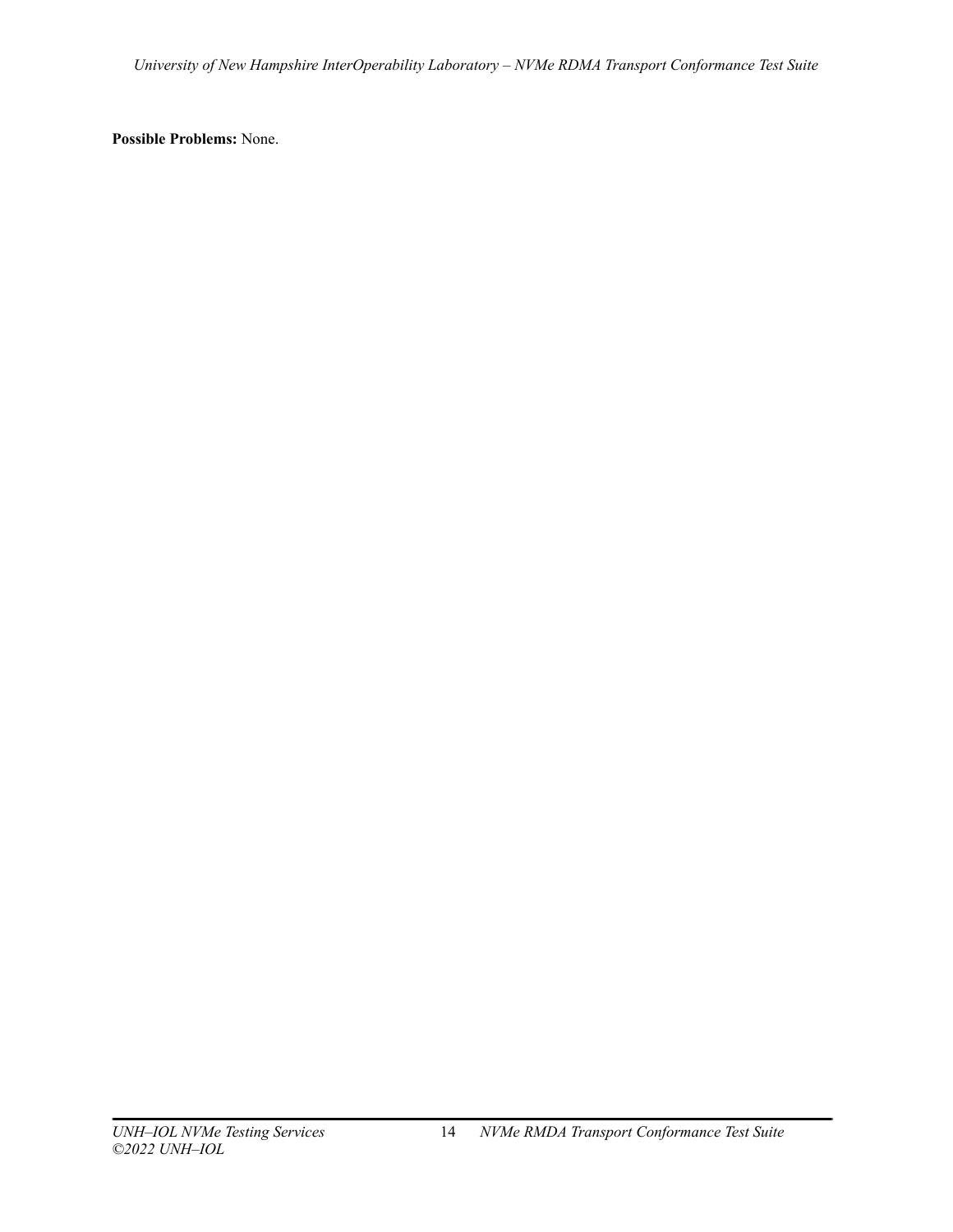## <span id="page-14-0"></span>**Test 1.2 – Connect to NVM Subsystem (M)**

**Purpose:** To verify that an NVMe-oF Controller can properly execute a Connect command.

### **References:**

Old Ref : NVMe-oF Specification 3.3 NVM Express Base Specification 2.0 : 6.3

## **Resource Requirements:**

Tools capable of monitoring and decoding traffic on the chosen NVMe/RDMA transport.

## **Last Modification:** November 27, 2018

**Discussion:** The Connect command is used to create a Submission and Completion Queue pair. If the Admin Queue is specified, then the Connect command establishes an association between a host and a controller.

<span id="page-14-1"></span>**Test Setup:** See Appendix A.

## **Case 1: Connect to NVM Subsystem (M)**

## **Test Procedure:**

- 1. This test is not applicable to a Discovery Controller.
- 2. The Testing Station and the DUT are on the same fabric network. The Testing Station knows the network address or WWN of the DUT and is able to send packets to the DUT.
- 3. All NVMe-oF NVM Subsystems are disconnected from the Testing Station acting as a Host.
- 4. The Testing Station has discovered the NVM Subsystem.
- 5. Configure the Testing Station acting as a Host to issue a Connect command (FCTYPE=01h) to the DUT. The Connect command will have a Queue ID of 0 to establish Admin Submission and Completion Queues.
- 6. Disconnect NVMe-oF controllers from the Testing Station acting as a Host.

### **Observable Results:**

1. Verify that the Connect Response indicates status Success and provides the Controller ID allocated to the Host in DWord 0.

## **Case 2: Connect with Incompatible Format (FYI)**

### <span id="page-14-2"></span>**Test Procedure:**

- 1. This test is not applicable to a Discovery Controller.
- 2. The Testing Station and the DUT are on the same fabric network. The Testing Station knows the network address or WWN of the DUT and is able to send packets to the DUT.
- 3. All NVMe-oF NVM Subsystems are disconnected from the Testing Station acting as a Host.
- 4. The Testing Station has discovered the NVM Subsystem.
- 5. Configure the Testing Station acting as a Host to issue a Connect command (FCTYPE=01h) to the DUT. The Connect command will have a Queue ID of 0 to establish Admin Submission and Completion Queues. The Record Format (RECFMT) will be a value of FEh, which is expected to be an unsupported value.
- 6. Disconnect NVMe-oF controllers from the Testing Station acting as a Host.

### **Observable Results:**

1. Verify that the DUT responded to the received Connect Command with a status of 'Connect Incompatible Format'.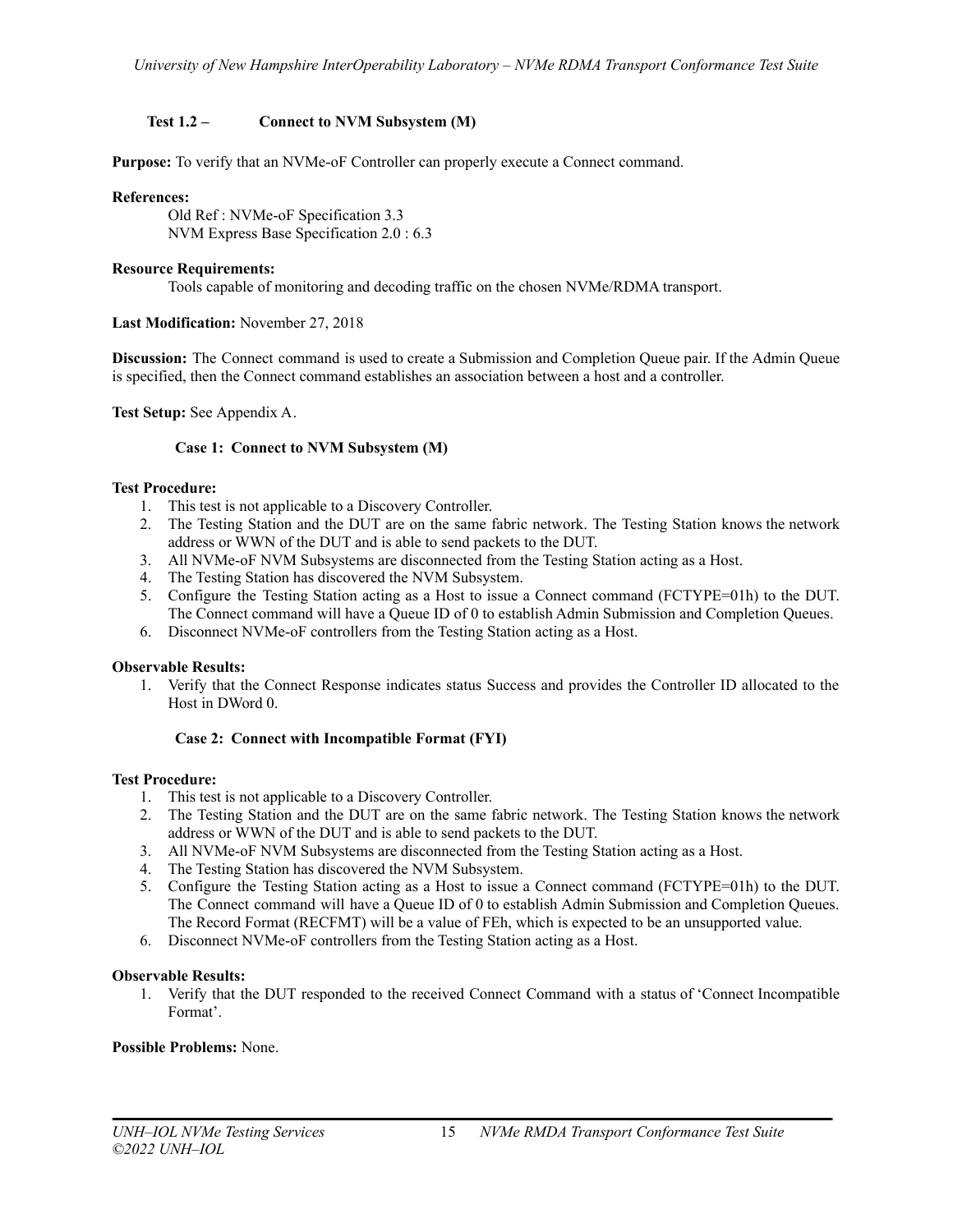## <span id="page-15-0"></span>**Test 1.3 – Property Get Command (FYI)**

**Purpose:** To verify that an NVMe-oF Controller can properly execute a Property Get command.

## **References:**

Old Ref : NVMe-oF Specification 3, 3.4, 3.5.1 NVM Express Base Specification 2.0 : 6.3, 6.4, 6.5

### **Resource Requirements:**

Tools capable of monitoring and decoding traffic on the chosen NVMe/RDMA transport.

## **Last Modification:** April 21, 2020

**Discussion:** The Property Get command is used to specify the property value to return to the host. If an invalid property or invalid offset is specified, then a status value of Invalid Field in Command shall be returned. If a Fabrics command that is not supported on an I/O Queue is sent on an I/O Queue, that command shall be aborted with a status code of Invalid Field in Command.

<span id="page-15-1"></span>**Test Setup:** See Appendix A.

## **Case 1: Get Supported Properties (FYI)**

## **Test Procedure:**

- 1. The Testing Station and the DUT are on the same fabric network. The Testing Station knows the network address or WWN of the DUT and is able to send packets to the DUT.
- 2. All NVMe-oF NVM Subsystems are disconnected from the Testing Station acting as a Host.
- 3. Establish an NVM connection and Admin and IO Submission and Completion queues.
- 4. Configure the Testing Station acting as a Host to send a Property Get command (FCTYPE=04h) with the proper offset value and size for each of the following properties:
	- a. 00h-07h CAP
	- b. 08h-0bh VS
	- c. 14h-17h CC
	- d. 1Ch-1Fh CSTS
- 5. Disconnect NVMe-oF controllers from the Testing Station acting as a Host.

### **Observable Results:**

- 1. Verify that each of the Property Get commands completed successfully and that the DUT returned values for each requested property.
- 2. Verify that CAP.DSTRD is set to 0h.
- 3. Verify that CAP.CQR is set to 1h.

## **Case 2: Get Property Invalid Offset (M)**

### <span id="page-15-2"></span>**Test Procedure:**

- 1. The Testing Station and the DUT are on the same fabric network. The Testing Station knows the network address or WWN of the DUT and is able to send packets to the DUT.
- 2. All NVMe-oF NVM Subsystems are disconnected from the Testing Station acting as a Host.
- 3. Establish an NVM connection and Admin and IO Submission and Completion queues.
- 4. Configure the Testing Station acting as a Host to send a Property Get command (FCTYPE=04h) with the following offset value:
	- a. 01h-07h CAP (an invalid offset that is not at the beginning of the property)
- 5. Disconnect NVMe-oF controllers from the Testing Station acting as a Host.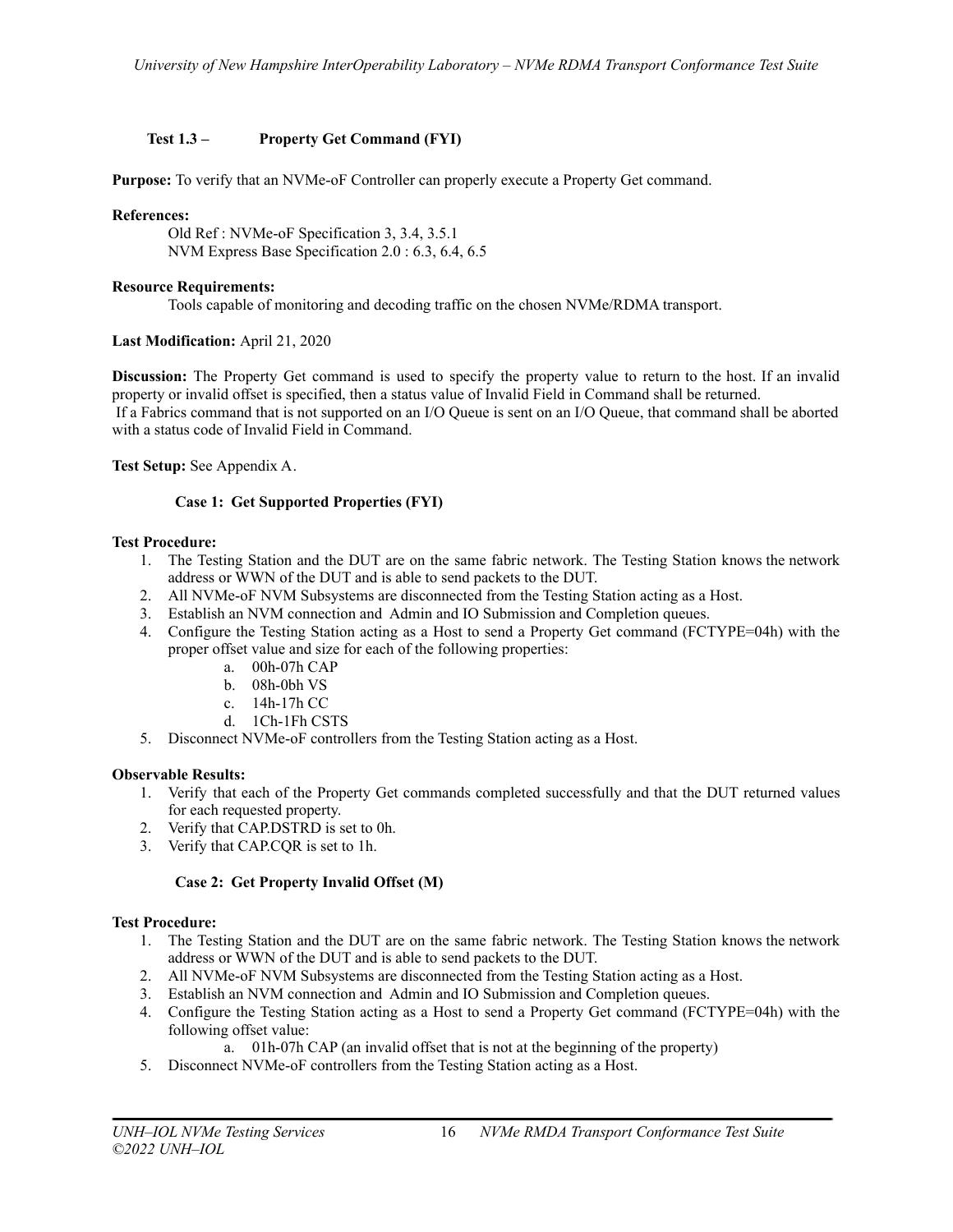## **Observable Results:**

1. Verify that the Property Get commands completed with status "Invalid Field in Command".

## **Case 3: Get Reserved Property (FYI)**

## <span id="page-16-0"></span>**Test Procedure:**

- 1. The Testing Station and the DUT are on the same fabric network. The Testing Station knows the network address or WWN of the DUT and is able to send packets to the DUT.
- 2. All NVMe-oF NVM Subsystems are disconnected from the Testing Station acting as a Host.
- 3. Establish an NVM connection and Admin and IO Submission and Completion queues.
- 4. Configure the Testing Station acting as a Host to send a Property Get command (FCTYPE=04h) with the following offset value:
	- a. 0Ch-0Fh INTMS
	- b. 10h-13h INTMC
	- c. 18h-1Bh Reserved
	- d. 24h-27h AQA
	- e. 28h-2Fh ASQ
	- f. 30h-37h ACQ
	- g. 38h-3Bh CMBLOC
	- h. 3Ch-3Fh CMBSZ
	- i. 40h-EFFh Reserved
	- j. F00h-FFFh Reserved
	- k. 1000h-12FFh Reserved
- 5. Disconnect NVMe-oF controllers from the Testing Station acting as a Host.

## **Observable Results:**

1. Verify that the Property Get commands completed with status "Success" and all values returned were 0h.

### **Case 4: Fabrics Commands on Wrong Queue (FYI)**

### <span id="page-16-1"></span>**Test Procedure:**

- 1. The Testing Station and the DUT are on the same fabric network. The Testing Station knows the network address or WWN of the DUT and is able to send packets to the DUT.
- 2. All NVMe-oF NVM Subsystems are disconnected from the Testing Station acting as a Host.
- 3. Establish an NVM connection and Admin and I/O Submission and Completion queues.
- 4. Configure the Testing Station acting as a Host to send each of the following Fabrics Commands on the I/O Queue:
	- a. Property Set
	- b. Property Get
- 5. Disconnect NVMe-oF controllers from the Testing Station acting as a Host.

### **Observable Results:**

1. Verify that each of the Fabrics Commands were aborted with status 'Invalid Field in Command'.

## **Case 5: SQHD in Fabrics Commands when SQ Flow Control Disabled (FYI)**

### <span id="page-16-2"></span>**Test Procedure:**

- 1. The Testing Station and the DUT are on the same fabric network. The Testing Station knows the network address or WWN of the DUT and is able to send packets to the DUT.
- 2. All NVMe-oF NVM Subsystems are disconnected from the Testing Station acting as a Host.
- 3. Establish an NVM connection and Admin and I/O Submission and Completion queues. In the Connect command SQ Flow Control should be disabled.
- 4. Configure the Testing Station acting as a Host to send each of the following Fabrics Commands on the Admin Queue: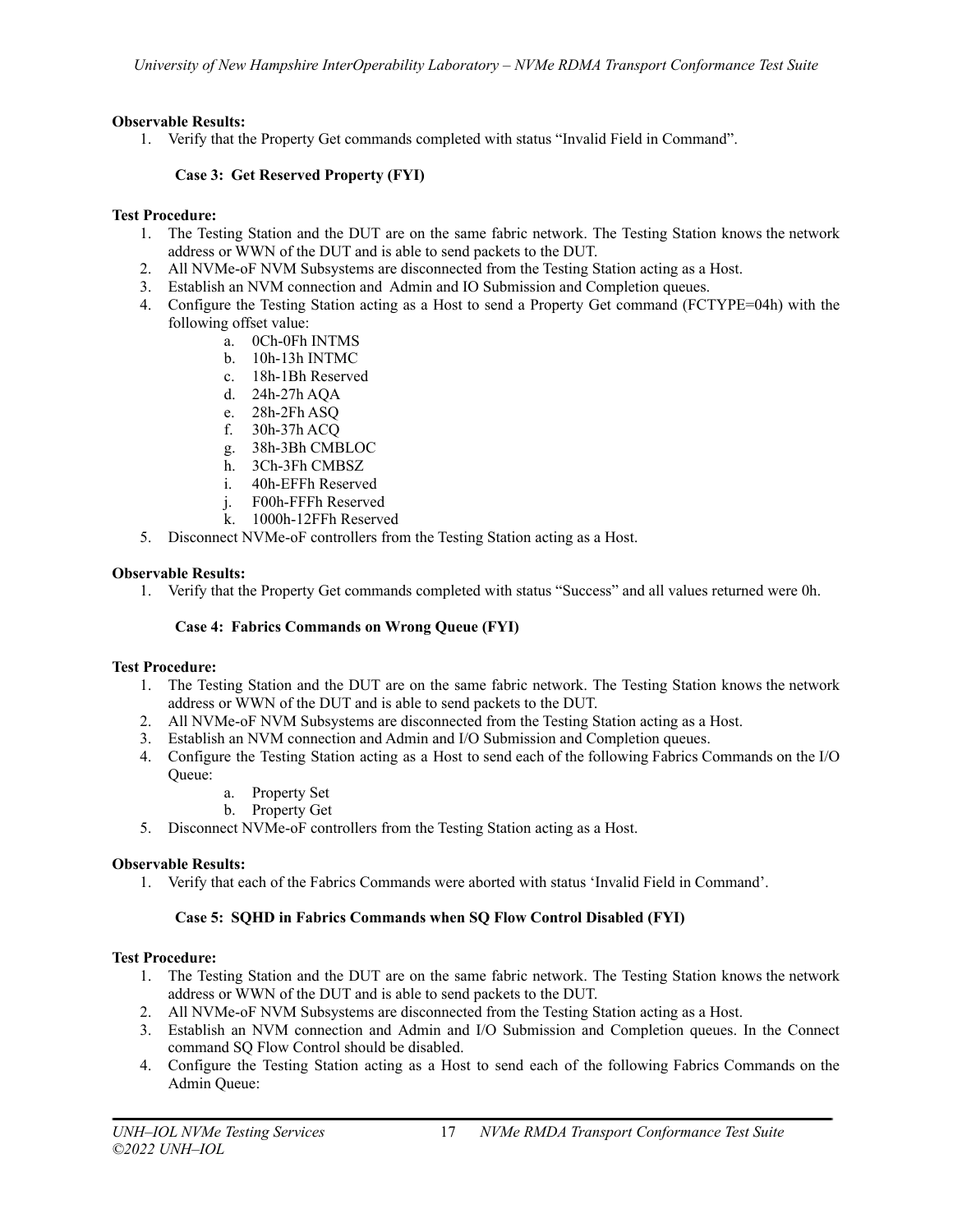- a. Property Set
- b. Property Get
- 5. Disconnect NVMe-oF controllers from the Testing Station acting as a Host.

## **Observable Results:**

1. Verify that each of the Fabrics Commands responses had the SQHD field set to 0.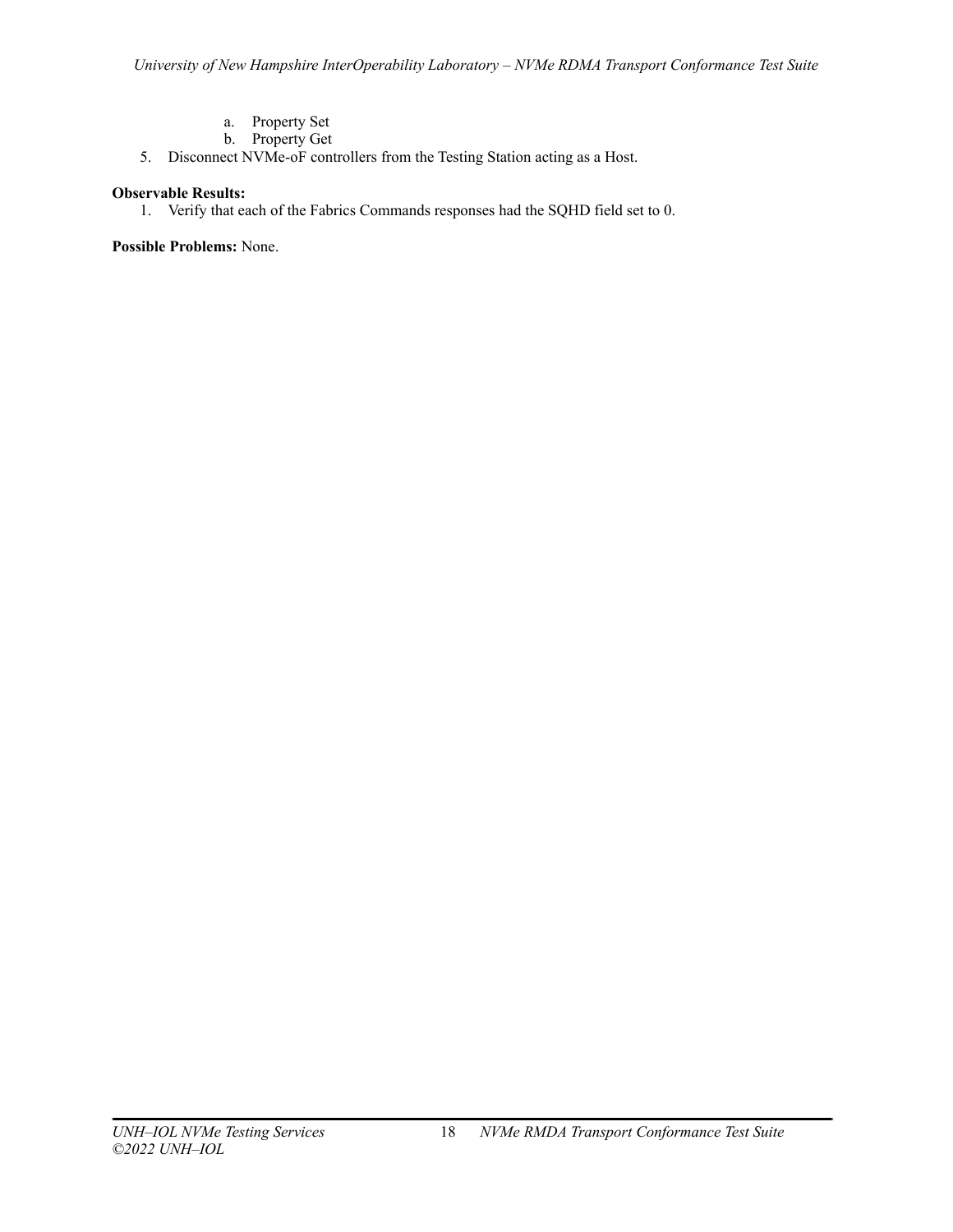## <span id="page-18-0"></span>**Test 1.4 – Disconnect Command (FYI)**

**Purpose:** To verify that an NVMe-oF Controller can properly execute a Disconnect command.

## **References:**

Old Ref : NVMe-oF Specification 3.3, 4.2, 5 NVM Express Base Specification 2.0 : 6.3, 3.1.1, 2.2.3

## **Resource Requirements:**

Tools capable of monitoring and decoding traffic on the chosen NVMe-oF transport.

## **Last Modification:** April 21, 2020

**Discussion:** If a Disconnect command is submitted on an Admin Queue, then the controller shall abort the command with a status of Invalid Queue Type.

The host indicates support for the deletion of an individual I/O Queue by setting bit 3 to '1' in the CATTR field in the Connect command used to create the Admin Queue. The controller indicates support for the deletion of an individual I/O Queue by setting bit 0 to '1' in the OFCS field in the Identify Controller Attributes region of the Identify Controller data structure.

If both the host and the controller support deletion of an individual I/O Queue, then the termination of an individual I/O Queue impacts only that I/O Queue (i.e., the association and all other I/O Queues and their associated NVMe Transport connections are not impacted). If either the host or the controller does not support deletion of an individual I/O Queue, then the deletion of an individual I/O Queue or the termination of an NVMe Transport connection causes the association to be terminated.

<span id="page-18-1"></span>**Test Setup:** See Appendix A.

## **Case 1: Disconnect Submitted on I/O Queue (FYI)**

### **Test Procedure:**

- 1. The Testing Station and the DUT are on the same fabric network. The Testing Station knows the network address or WWN of the DUT and is able to send packets to the DUT.
- 2. All NVMe-oF NVM Subsystems are disconnected from the Testing Station acting as a Host.
- 3. The Testing Station has discovered the NVM Subsystem.
- 4. Configure the Testing Station acting as a Host to issue a Connect command (FCTYPE=01h) to the DUT. The Connect command will have a Queue ID of 0 to establish Admin Submission and Completion Queues and I/O Submission and Completion Queues.
- 5. The Testing Station will send a Disconnect command on the I/O Queue, with RECFMT set to 0h.
- 6. The Testing Station will send a READ command on the I/O Queue.

### **Observable Results:**

- 1. Verify that the Disconnect Command submitted on the I/O Queue completes successfully and the I/O Queue is deleted.
- 2. Verify that the READ command is not processed by the Controller.

## **Case 2: Disconnect Submitted on Individual I/O Queue (FYI)**

### <span id="page-18-2"></span>**Test Procedure:**

- 1. The Testing Station and the DUT are on the same fabric network. The Testing Station knows the network address or WWN of the DUT and is able to send packets to the DUT.
- 2. All NVMe-oF NVM Subsystems are disconnected from the Testing Station acting as a Host.
- 3. The Testing Station has discovered the NVM Subsystem.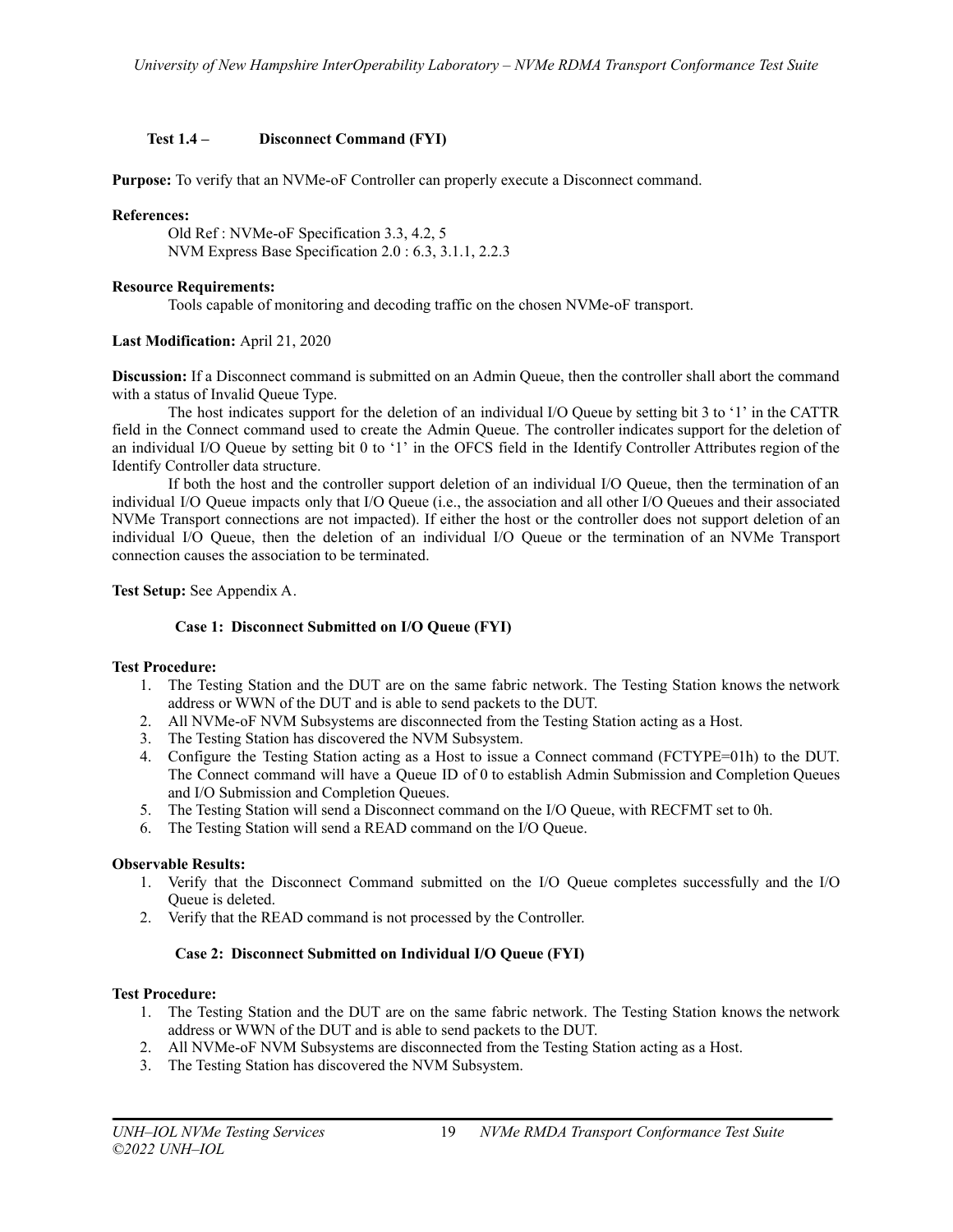- 4. Configure the Testing Station acting as a Host to issue a Connect command (FCTYPE=01h) to the DUT. The Connect command will have a Queue ID of 0 to establish Admin Submission and Completion Queues and at least 2 I/O Submission and Completion Queues. The Connect Command will also have CATTR Bit 3 set to 1 to indicate support for deletion of individual I/O Queues.
- 5. Check the Connect Response. If bit 0 in the OFCS field is set to 1, to indicate that the DUT supports deletion of individual queues, proceed to the next step. If Bit 0 in the OFCS field is set to 0, this test case is not applicable.
- 6. The Testing Station will send I/O operations on all I/O Queues.
- 7. The Testing Station will send a Disconnect command on a single I/O Queue.
- 8. The Testing Station will send I/O operations on the remaining I/O Queues.

## **Observable Results:**

- 1. Verify that the Disconnect Command submitted on the I/O Queue completes successfully and the I/O Queue is deleted.
- 2. Verify that the I/O commands on the remaining I/O queues complete successfully.

## **Case 3: Disconnect Submitted on Admin Queue (FYI)**

## <span id="page-19-0"></span>**Test Procedure:**

- 1. The Testing Station and the DUT are on the same fabric network. The Testing Station knows the network address or WWN of the DUT and is able to send packets to the DUT.
- 2. All NVMe-oF NVM Subsystems are disconnected from the Testing Station acting as a Host.
- 3. The Testing Station has discovered the NVM Subsystem.
- 4. Configure the Testing Station acting as a Host to issue a Connect command (FCTYPE=01h) to the DUT. The Connect command will have a Queue ID of 0 to establish Admin Submission and Completion Queues.
- 5. The Testing Station will send a Disconnect command on the Admin Queue.
- 6. Disconnect NVMe-oF controllers from the Testing Station acting as a Host.

### **Observable Results:**

1. Verify that the Disconnect Command submitted on the Admin Queue is aborted with status 85h 'Invalid Queue Type'.

## **Case 4: Unsupported RECFMT (FYI)**

### <span id="page-19-1"></span>**Test Procedure:**

- 1. The Testing Station and the DUT are on the same fabric network. The Testing Station knows the network address or WWN of the DUT and is able to send packets to the DUT.
- 2. All NVMe-oF NVM Subsystems are disconnected from the Testing Station acting as a Host.
- 3. The Testing Station has discovered the NVM Subsystem.
- 4. Configure the Testing Station acting as a Host to issue a Connect command (FCTYPE=01h) to the DUT. The Connect command will have a Queue ID of 0 to establish Admin and I/O Submission and Completion Queues.
- 5. The Testing Station will send a Disconnect command on the I/O Queue with RECFMT set to FFh.
- 6. Disconnect NVMe-oF controllers from the Testing Station acting as a Host.

### **Observable Results:**

1. Verify that the Disconnect Command submitted on the Admin Queue is aborted with status 80h 'Incompatible Format'.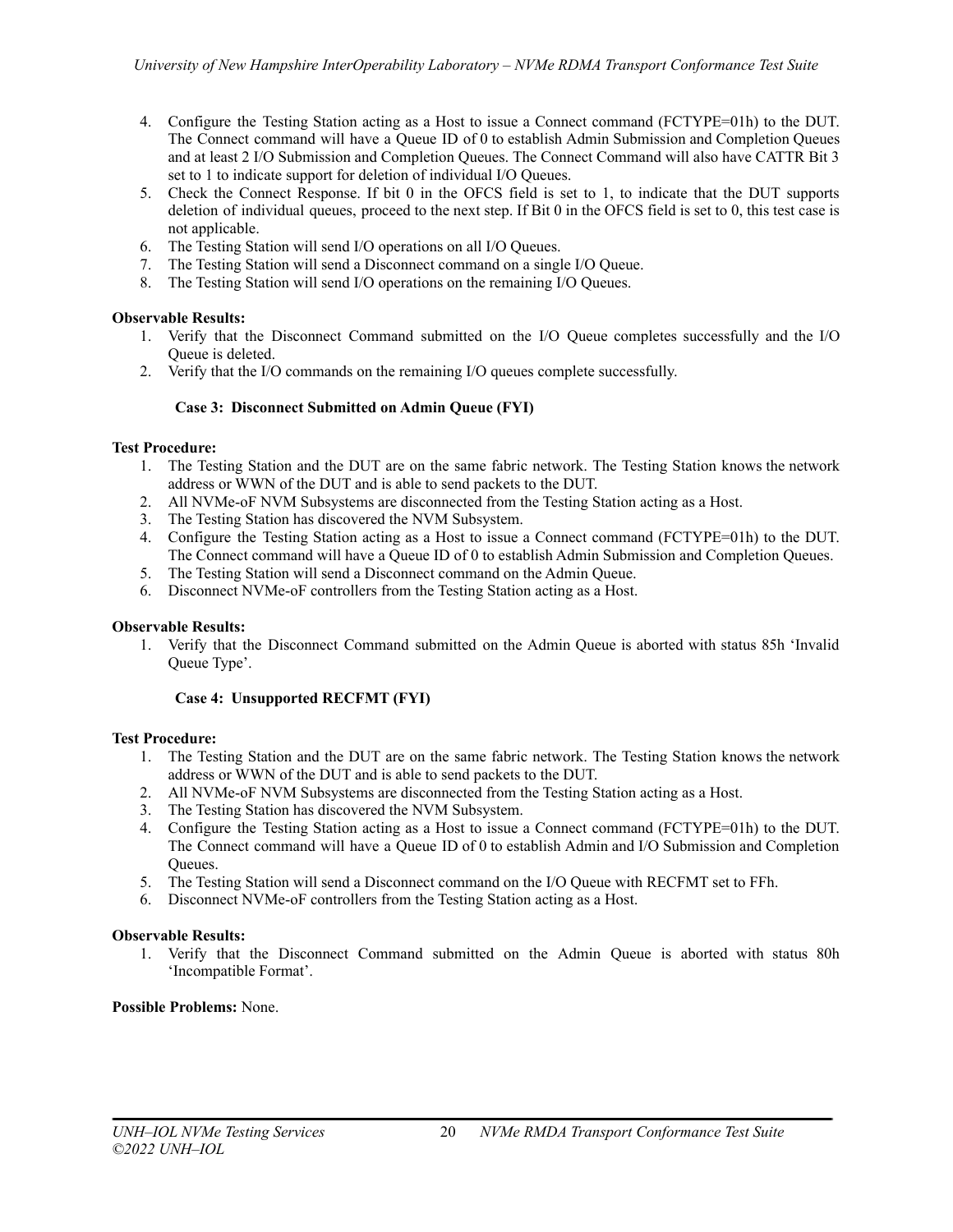## <span id="page-20-0"></span>**Test 1.5 – Connection Loss (FYI)**

**Purpose:** To verify that an NVMe-oF Controller properly handles connection loss events.

## **References:**

Old Ref : NVMe-oF Specification 1.5.9 NVM Express Base Specification 2.0 : 3.1.1

## **Resource Requirements:**

Tools capable of monitoring and decoding traffic on the chosen NVMe/RDMA transport.

## **Last Modification:** April 21, 2020

**Discussion:** If the controller detects an NVMe Transport connection loss, then the controller shall stop processing all commands received on I/O Queue associated with that NVMe Transport connection. Until the controller detects an NVMe Transport connection loss or sends a successful completion for a Disconnect command, outstanding commands may continue being processed by the controller.

## <span id="page-20-1"></span>**Test Setup:** See Appendix A.

## **Case 1: Connection Loss (FYI)**

## **Test Procedure:**

- 1. The Testing Station and the DUT are on the same fabric network. The Testing Station knows the network address or WWN of the DUT and is able to send packets to the DUT.
- 2. All NVMe-oF NVM Subsystems are disconnected from the Testing Station acting as a Host.
- 3. The Testing Station has discovered the NVM Subsystem.
- 4. Configure the Testing Station acting as a Host to issue a Connect command (FCTYPE=01h) to the DUT. The Connect command will have a Queue ID of 0 to establish Admin Submission and Completion Queues and I/O Submission and Completion Queues.
- 5. The Testing Station will send a WRITE command on the I/O Queue.
- 6. The Testing Station will cause a temporary Connection Loss event before a response to the WRITE command is generated.
- 7. The Testing Station will reconnect to the DUT and perform a READ operation to the same location as the WRITE operation was attempted to.

### **Observable Results:**

1. Verify that the WRITE command is not processed by the Controller.

**Possible Problems:** Ensuring that connection loss events are caused in a uniform and timely way may vary between transports.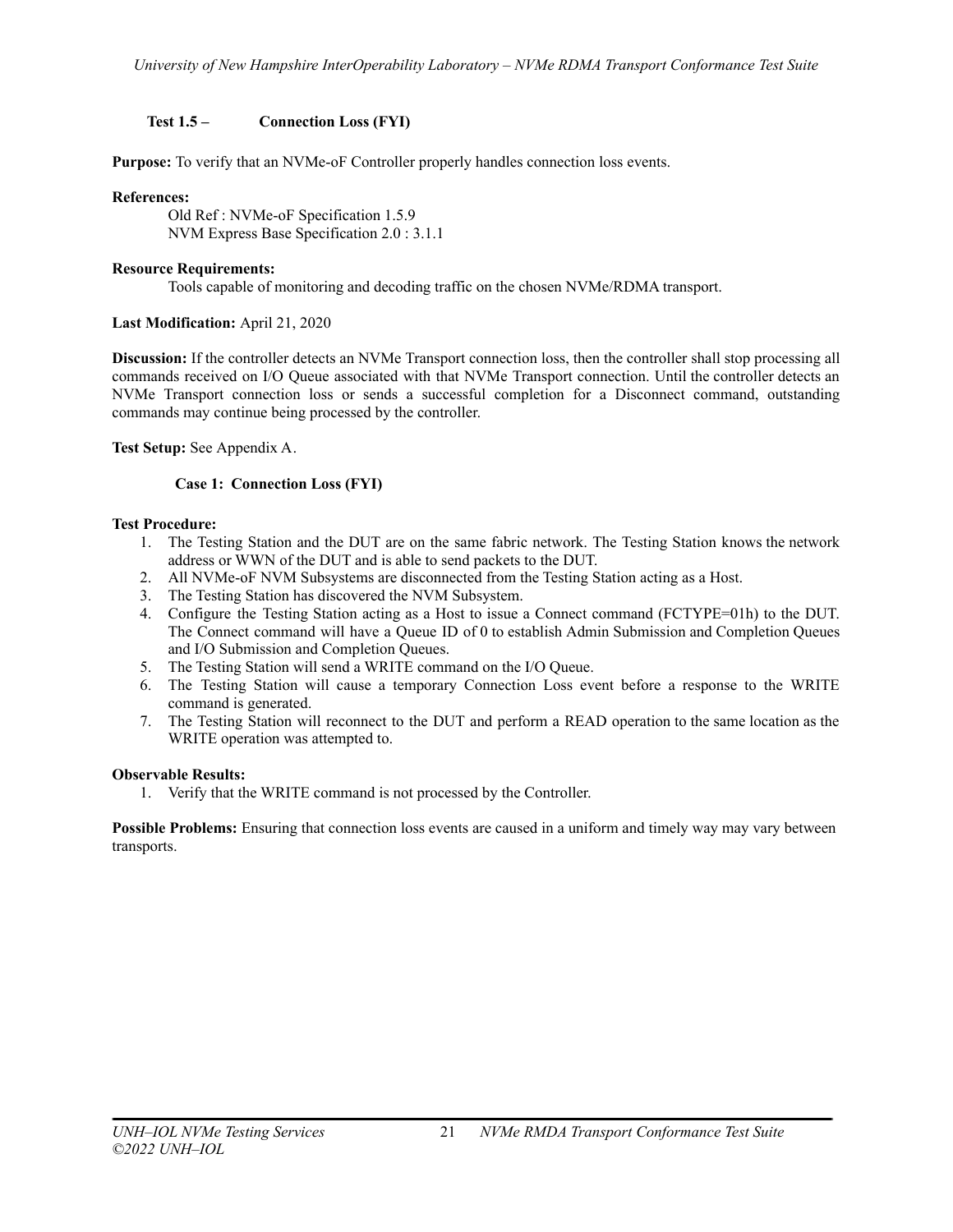# **Group 2: Controller Architecture**

## <span id="page-21-0"></span>**Overview:**

This section describes a method for performing conformance verification for the Controller Architecture of NVMe\RDMA products defined in Chapter 2 of the NVM Express Base Specification 2.0.

## **Notes:**

The preliminary draft descriptions for the tests defined in this group are considered complete, and the tests are pending implementation (during which time additional revisions/modifications are likely to occur).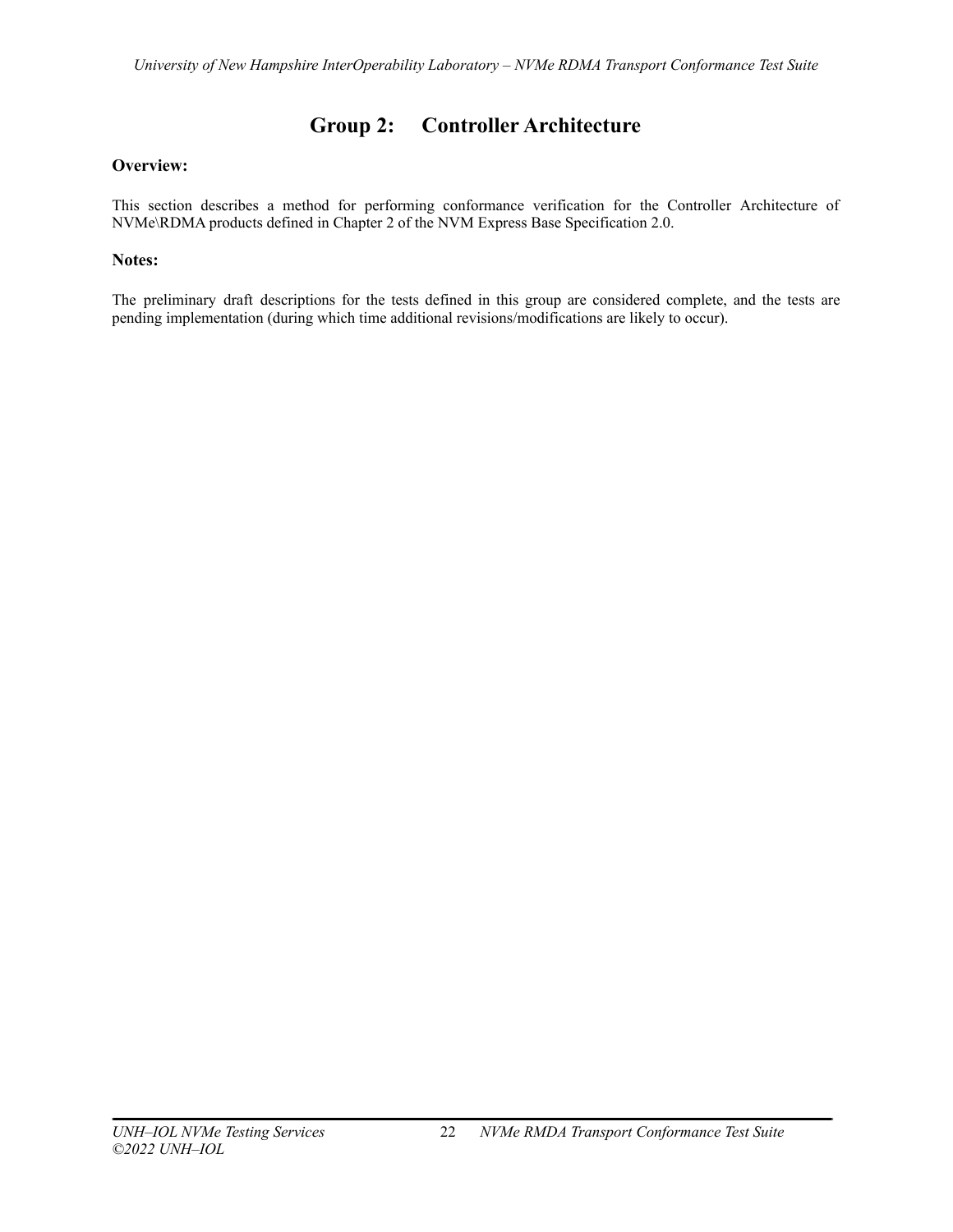## <span id="page-22-0"></span>**Test 2.1 – Identify Controller Data Structure Enhancements (M)**

**Purpose:** To verify that an NVMe Controller can properly populate Identify controller fields specific to NVMe over Fabrics.

## **References:**

Old Ref : NVMe Specification 4.1 NVM Express Base Specification 2.0 : 5

## **Resource Requirements:**

Tools capable of monitoring and decoding traffic on the chosen NVMe\RDMA transport interface.

## **Last Modification:** April 2, 2019

**Discussion:** Identify Controller Data Structure has enhancements specific for NVMe-oF implementations.

<span id="page-22-1"></span>**Test Setup:** See Appendix A.

## **Case 1: CNS=01h Identify Controller Data Structure (M)**

## **Test Procedure:**

- 1. The Testing Station and the DUT are on the same fabric network. The Testing Station knows the network address or WWN of the DUT and is able to send packets to the DUT.
- 2. All NVMe-oF NVM Subsystems are disconnected from the Testing Station acting as a Host.
- 3. Establish an NVM connection and Admin and IO Submission and Completion.
- 4. Configure the Testing Station acting as a Host to perform an Identify Controller Data Structure (CNS=01h).
- 5. In the Data Structure return, read the following values:
	- a. Byte 1795:1792 I/O Queue Command Capsule Supported Size (IOCCSZ)
	- b. Byte 1799:1796 I/O Queue Response Capsule Supported Size (IORCSZ)
	- c. Byte 1801:1800 In Capsule Data Offset (ICDOFF)
	- d. Byte 1802 Fabrics Controller Attributes (FCATT)
	- e. Byte 1803 Maximum SGL Data Block Descriptors (MSDBD)
	- f. Byte 2047:1804
- 6. Disconnect NVMe-oF controllers from the Testing Station acting as a Host.

### **Observable Results:**

- 1. Verify that the IOCCSZ has a value of 4 or greater, corresponding to 64 bytes or greater.
- 2. Verify that the IORCSZ has a value of 1 or greater, corresponding to 16 bytes or greater.
- 3. Verify that the FCATT field has bits 7:1 set to 0, as they are reserved.
- 4. Verify that Bytes 2047:1804 are set to 0, as they are Reserved.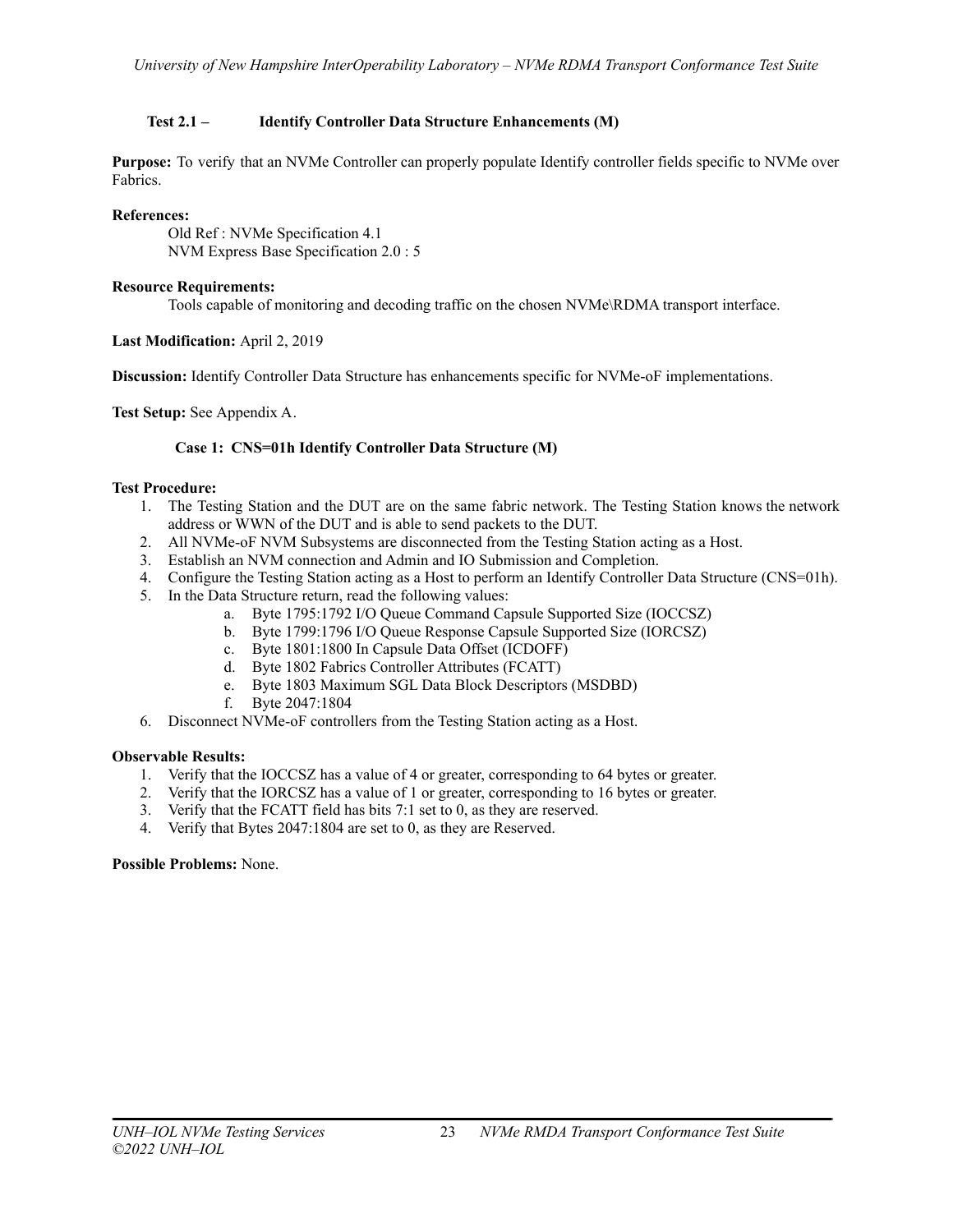## <span id="page-23-0"></span>**Test 2.2 – Controller Association after Reset (FYI)**

**Purpose:** To verify that host and controller association is preserved for at least 2 minutes after CC.EN transitions to  $^{\circ}$  0'.

### **References:**

Old Ref : NVMe-oF Specification 4.4, 4.5 NVM Express Base Specification 2.0 : 3.3.2.4, 5

### **Resource Requirements:**

Tools capable of monitoring and decoding traffic on the chosen NVMe-oF transport interface.

### **Last Modification:** April 21, 2020

**Discussion:** Host to Controller associations require an Admin Queue, which can only be deleted when an association is removed. Host to Controller associations are maintained for at least 2 minutes after a reset operation. To verify this in the following test, a Admin Queue, and therefore an association are established. Then a reset operation is performed. Within 2 minutes, the testing station attempts to use the previously established Admin Queue, and expects operations to that Admin Queue to be successful, since the Host to Controller association is maintained for at least 2 minutes after shutdown.

<span id="page-23-1"></span>**Test Setup:** See Appendix A.

### **Case 1: CC.EN transitions to '0', then to '1' within 2 minutes due to reset (FYI)**

#### **Test Procedure:**

- 1. The Testing Station and the DUT are on the same fabric network. The Testing Station knows the network address or WWN of the DUT and is able to send packets to the DUT.
- 2. All NVMe-oF NVM Subsystems are disconnected from the Testing Station acting as a Host.
- 3. The Testing Station acting as a host will establish an association with the DUT by connecting to the controller's Admin Queue using the Fabrics Connect command. Within the Connect command, the host specifies the Host NQN, NVM Subsystem NQN, Host Identifier. The Host will also establish Admin and IO Submission and Completion queues.
- 4. The Testing Station will perform a READ operation using the established IO Submission and Completion queues and the same Host NQN and Host Identifier used in the connect command.
- 5. Configure the Testing Station acting as a Host to perform a Controller Level Reset.
- 6. The Testing Station will poll CC.EN until it is set to 0.
- 7. The Testing Station will poll CC.EN until it is set to 1. If this does not occur within 2 minutes this test is not applicable.
- 8. The Testing Station will poll CSTS.RDY until it is set to 1.
- 9. The Testing Station will perform a Connect Command to the same Controller using a different Host NQN and Host Identifier than what was used in the original Connect command.
- 10. The Testing Station will perform a Identify operation using the previously established Admin Submission and Completion queues and the same Host NQN and Host Identifier than what was used in the connect command.
- 11. Disconnect NVMe-oF controllers from the Testing Station acting as a Host.

### **Observable Results:**

- 1. Verify that the Connect Command after the reset operation failed with status 84h 'Connect Invalid Host'.
- 2. Verify that the Identify operation after the Controller Level Reset was successful, and that it was able to be performed on the original Admin Queue, without establishing a new Admin Queue.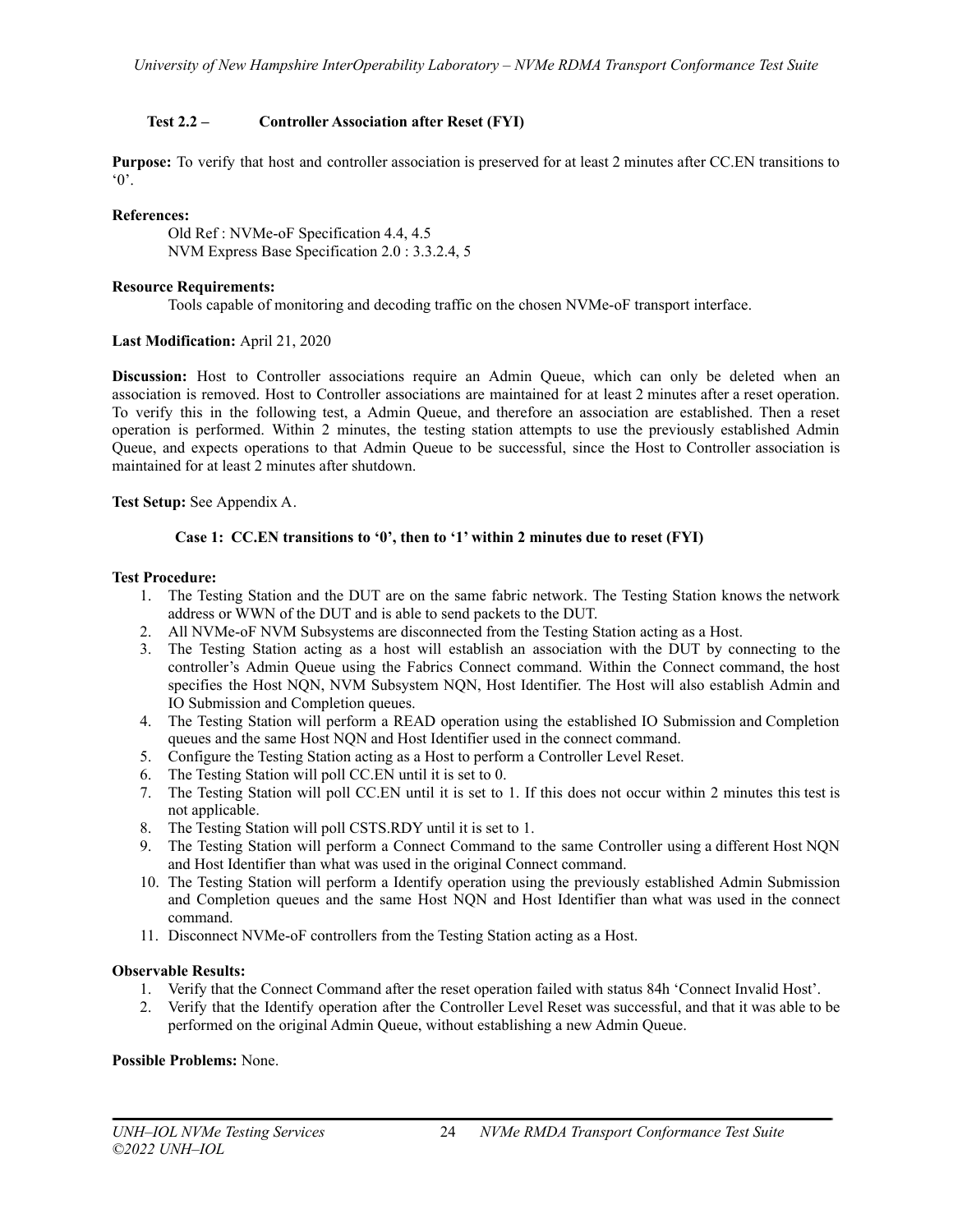## <span id="page-24-0"></span>**Test 2.3 – Admin Command Support (FYI)**

**Purpose:** To verify that an NVMe-oF Controller can properly execute all supported Admin commands.

### **References:**

Old Ref : NVMe-oF Specification 1.5.7, 4.3 NVM Express Base Specification 2.0 : 3.3.2.3, 5

## **Resource Requirements:**

Tools capable of monitoring and decoding traffic on the chosen NVMe\RDMA transport.

## **Last Modification:** April 21, 2020

**Discussion:** When an Admin Queue is first created, the associated controller is disabled (i.e., CC.EN is initialized to '0'). A disabled controller shall abort all commands other than Fabrics commands on the Admin Queue with a status of Command Sequence Error. After the controller is enabled, it shall accept all supported Admin commands in addition to Fabrics commands.

NVMe over Fabrics does not support the Admin commands associated with I/O Queue creation and deletion (Create I/O Completion Queue, Create I/O Submission Queue, Delete I/O Completion Queue, Delete I/O Submission Queue) defined in the NVMe Base specification.

<span id="page-24-1"></span>**Test Setup:** See Appendix A.

## **Case 1: All Supported Commands (FYI)**

### **Test Procedure:**

- 1. The Testing Station and the DUT are on the same fabric network. The Testing Station knows the network address or WWN of the DUT and is able to send packets to the DUT.
- 2. All NVMe-oF NVM Subsystems are disconnected from the Testing Station acting as a Host.
- 3. Establish an NVM connection and Admin and IO Submission and Completion queues.
- 4. Configure the Testing Station acting as a Host to send each of the following Admin Commands:
	- a. Get Log Page
	- b. Identify
	- c. Abort
	- d. Set Feature
	- e. Get Feature
	- f. Device Self Test (Short)
	- g. Device Self Test (Extended)
- 5. Disconnect NVMe-oF controllers from the Testing Station acting as a Host.

### **Observable Results:**

1. Verify that each of the Admin commands completed successfully.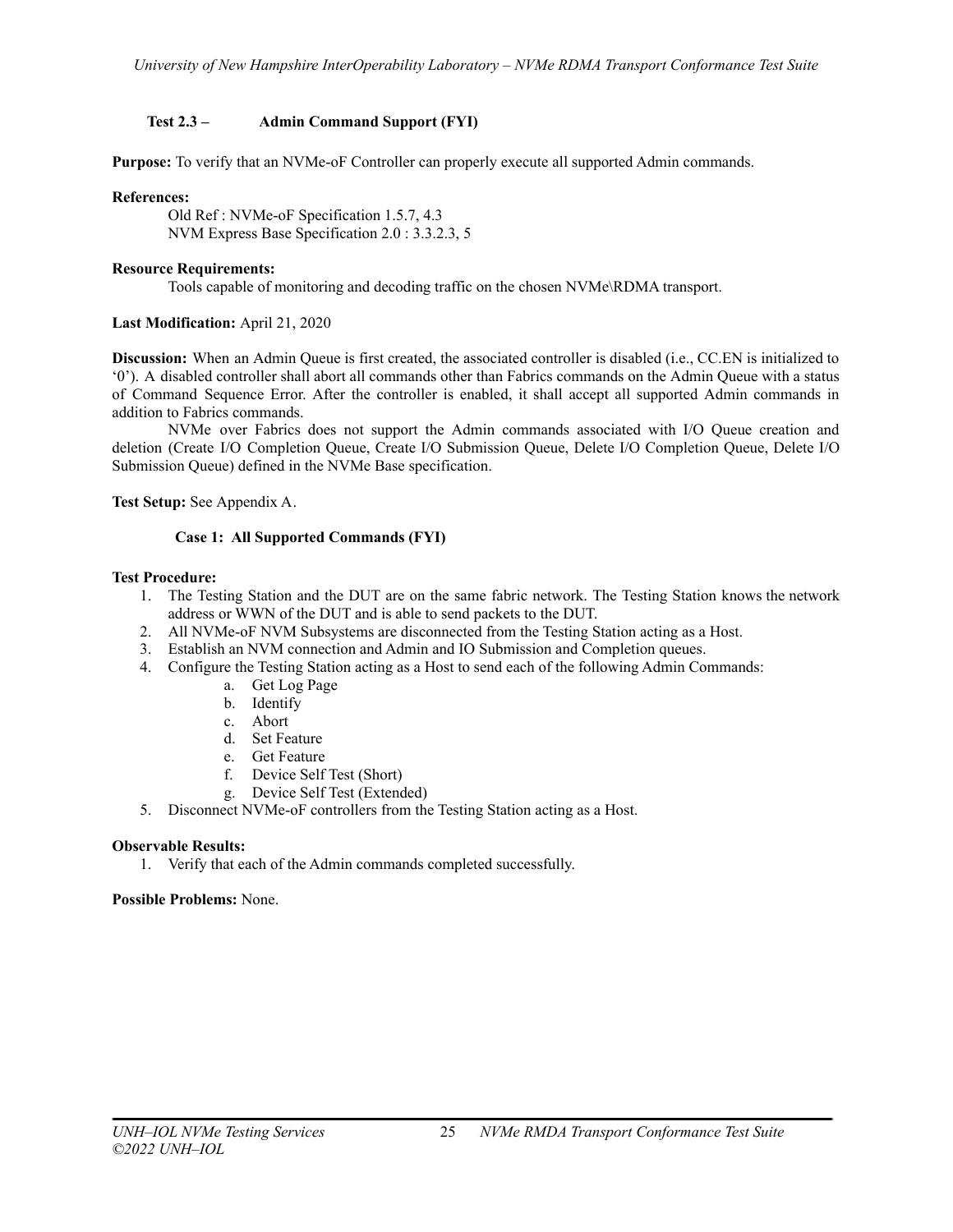## <span id="page-25-0"></span>**Test 2.4 – Authentication (FYI)**

**Purpose:** Verify that a controller associated with an NVM subsystem that requires a fabric secure channel shall not accept any commands (i.e., Fabrics commands, Admin commands, or I/O commands) on an NVMe Transport until a secure channel is established.

## **References:**

Old Ref : NVMe-oF Specification 1.5.8, 4.4 NVM Express Base Specification 2.0 : 2.2.5, 3.5.2

### **Resource Requirements:**

Tools capable of monitoring and decoding traffic on the chosen NVMe\RDMA transport.

## **Last Modification:** April 21, 2020

**Discussion:** A controller associated with an NVM subsystem that requires a fabric secure channel shall not accept any commands (i.e., Fabrics commands, Admin commands, or I/O commands) on an NVMe Transport until a secure channel is established.

<span id="page-25-1"></span>**Test Setup:** See Appendix A.

## **Case 1: Secure Channel Required but Not Established (FYI)**

## **Test Procedure:**

- 1. The Testing Station and the DUT are on the same fabric network. The Testing Station knows the network address or WWN of the DUT and is able to send packets to the DUT.
- 2. All NVMe-oF NVM Subsystems are disconnected from the Testing Station acting as a Host.
- 3. Configure the Testing Station acting as a Host to issue a Connect command (FCTYPE=01h) to the DUT. The Connect command will have a Queue ID of 0 to establish Admin Submission and Completion Queues.
- 4. Check the AUTHREQ field in the Connect Command response. If AUTHREQ=0 this test is not applicable.
- 5. If AUTHREQ=1, configure the Testing Station acting as a Host to send each of the following Admin Commands before Authentication can be completed:
	- a. Get Log Page
	- b. Identify
	- c. Abort
	- d. Set Feature
	- e. Get Feature
	- f. Device Self Test (Short)
	- g. Device Self Test (Extended)
- 6. Disconnect NVMe-oF controllers from the Testing Station acting as a Host.

### **Observable Results:**

1. Verify that none of the Admin commands completed successfully.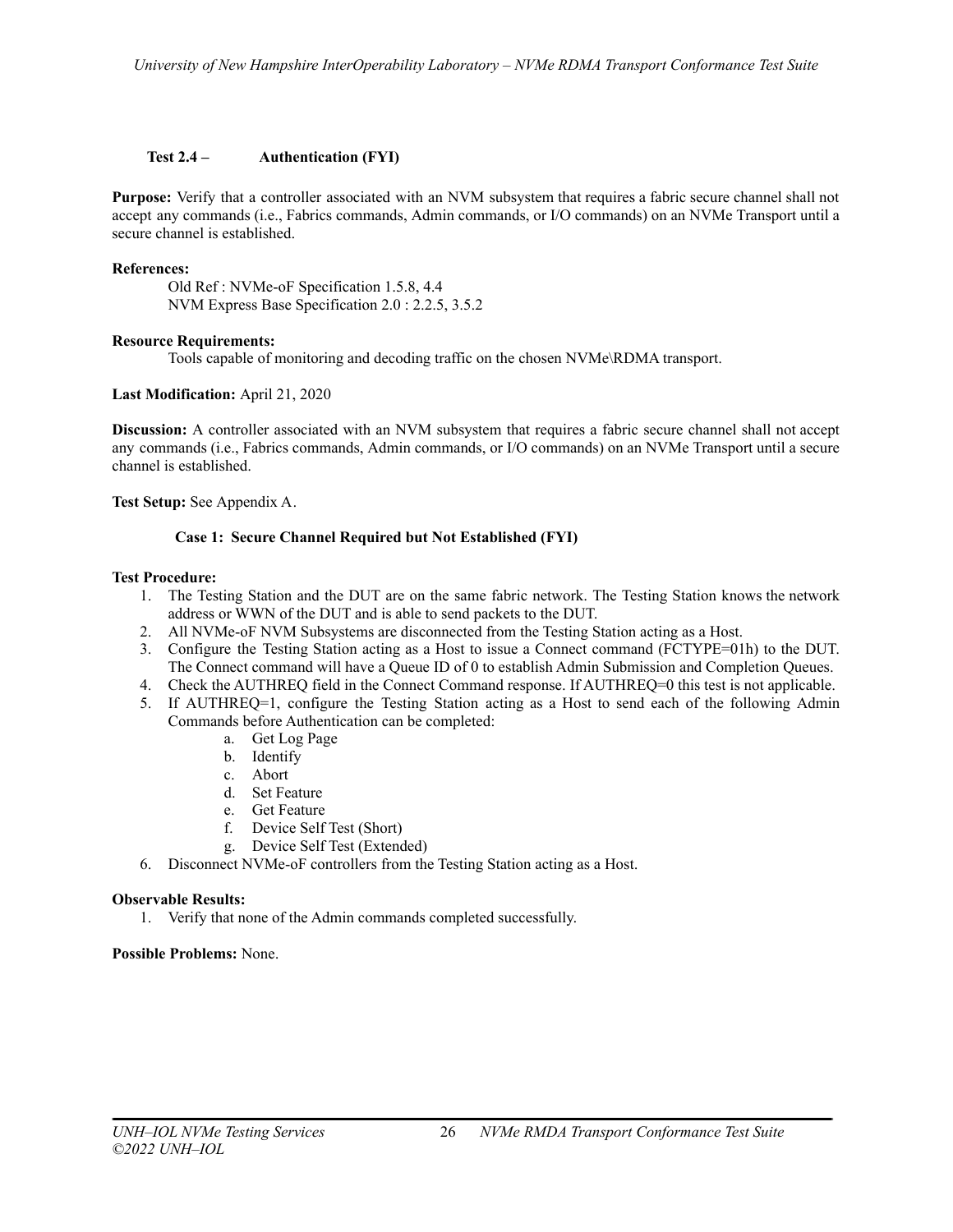## <span id="page-26-0"></span>**Test 2.5 – Shutdown (FYI)**

**Purpose:** Verify that a controller uses CC.SHN properly.

## **References:**

Old Ref : NVMe-oF Specification 4.6 NVM Express Base Specification 2.0 : 3.6.2

## **Resource Requirements:**

Tools capable of monitoring and decoding traffic on the chosen NVMe\RDMA transport.

## **Last Modification:** April 21, 2020

**Discussion:** To initiate a shutdown of a controller, the host should use the Property Set command (refer to section 3.6) to set the Shutdown Notification (CC.SHN) field.

From the time a shutdown is initiated until:

- a Controller Level Reset occurs; or
- the controller, if dynamic, is removed from the NVM subsystem,

the controller shall:

- process only Fabrics commands; and
- disable the Keep Alive timer, if supported.

<span id="page-26-1"></span>**Test Setup:** See Appendix A.

## **Case 1: Normal Shutdown (FYI)**

### **Test Procedure:**

- 1. The Testing Station and the DUT are on the same fabric network. The Testing Station knows the network address or WWN of the DUT and is able to send packets to the DUT.
- 2. All NVMe-oF NVM Subsystems are disconnected from the Testing Station acting as a Host.
- 3. Establish an NVM connection and Admin and IO Submission and Completion queues.
- 4. Configure the Testing Station acting as a Host to send a Property Set command to set CC.SHN to 01b, Normal Shutdown.
- 5. Send an Identify Command
- 6. Send a Property Get Command for any supported property.
- 7. Disconnect NVMe-oF controllers from the Testing Station acting as a Host.

### **Observable Results:**

- 1. Verify that each of the Property Get commands completed successfully.
- 2. Verify that the Identify command is not processed.
- 3. Verify that the Shutdown completes.

## **Case 2: Abrupt Shutdown (FYI)**

### <span id="page-26-2"></span>**Test Procedure:**

- 1. The Testing Station and the DUT are on the same fabric network. The Testing Station knows the network address or WWN of the DUT and is able to send packets to the DUT.
- 2. All NVMe-oF NVM Subsystems are disconnected from the Testing Station acting as a Host.
- 3. Establish an NVM connection and Admin and IO Submission and Completion queues.
- 4. Configure the Testing Station acting as a Host to send a Property Set command to set CC.SHN to 10b, Abrupt Shutdown.
- 5. Send an Identify Command
- 6. Send a Property Get Command for any supported property.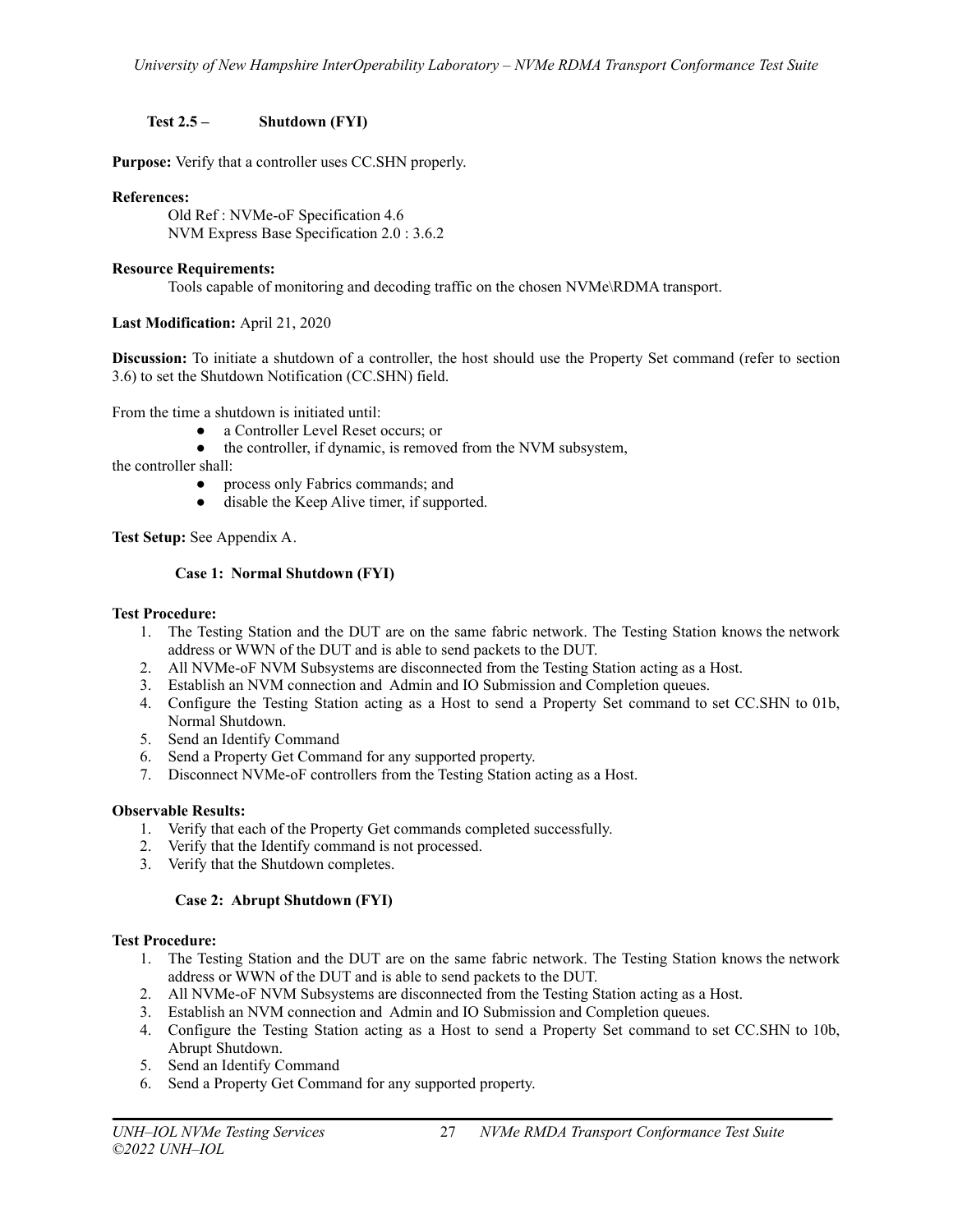7. Disconnect NVMe-oF controllers from the Testing Station acting as a Host.

## **Observable Results:**

- 1. Verify that each of the Property Get commands completed successfully.
- 2. Verify that the Identify command is not processed.
- 3. Verify that the Shutdown completes.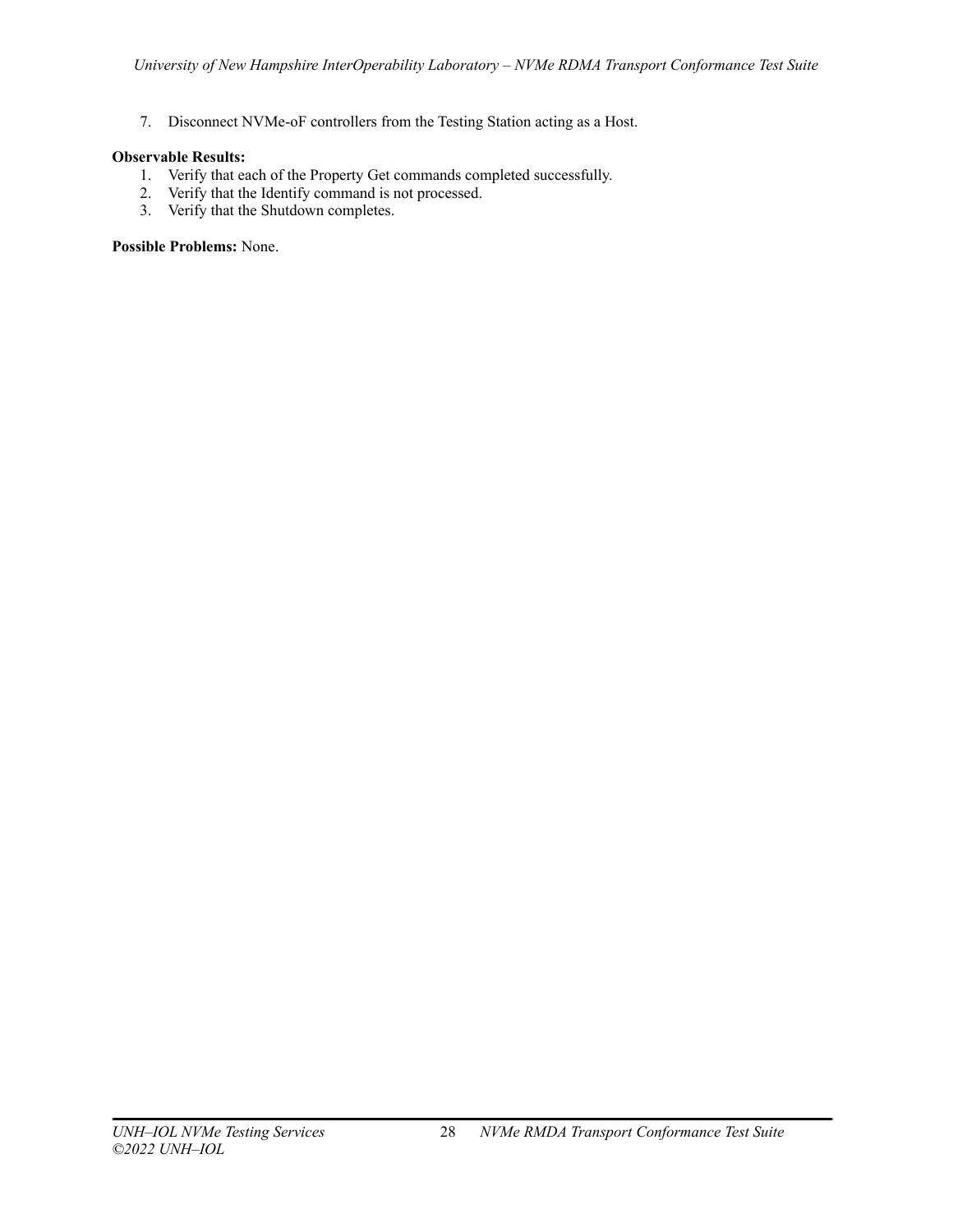## <span id="page-28-0"></span>**Test 2.6 – SGLs within Command Capsule (FYI)**

**Purpose:** To verify that an NVMe Controller can properly populate Identify controller fields specific to NVMe over Fabrics.

## **References:**

Old Ref : NVMe Specification 4.1 NVM Express Base Specification 2.0 : 5.17

## **Resource Requirements:**

Tools capable of monitoring and decoding traffic on the chosen NVMe-oF transport interface.

## **Last Modification:** June 22, 2021

**Discussion:** Identify Controller Data Structure has enhancements specific for NVMe\RDMA implementations.

<span id="page-28-1"></span>**Test Setup:** See Appendix A.

## **Case 1: ICDOFF is Non-Zero (FYI)**

## **Test Procedure:**

- 1. The Testing Station and the DUT are on the same fabric network. The Testing Station knows the network address or WWN of the DUT and is able to send packets to the DUT.
- 2. All NVMe-oF NVM Subsystems are disconnected from the Testing Station acting as a Host.
- 3. Establish an NVM connection and Admin and IO Submission and Completion.
- 4. Configure the Testing Station acting as a Host to perform an Identify Controller Data Structure (CNS=01h).
- 5. In the Data Structure return, read the following values:
	- a. Byte 1801:1800 In Capsule Data Offset (ICDOFF)
- 6. If ICDOFF is set to 0 this test is not applicable.
- 7. The Testing Station should issue a command capsule with SGL descriptors such that the Submission Queue Entry has a size greater than ICDOFF \* 16.

### **Observable Results:**

1. Verify that the DUT aborted the command with status code set to Invalid Number of SGL Descriptors.

## **Case 2: SGL Data Block Exceeds MSDBD (FYI)**

### <span id="page-28-2"></span>**Test Procedure:**

- 1. The Testing Station and the DUT are on the same fabric network. The Testing Station knows the network address or WWN of the DUT and is able to send packets to the DUT.
- 2. All NVMe-oF NVM Subsystems are disconnected from the Testing Station acting as a Host.
- 3. Establish an NVM connection and Admin and IO Submission and Completion.
- 4. Configure the Testing Station acting as a Host to perform an Identify Controller Data Structure (CNS=01h).
- 5. In the Data Structure return, read the following values:
	- a. Byte 1803 Maximum SGL Data Block Descriptors (MSDBD)
- 6. The Testing Station should issue a command capsule with more SGL Data Block of Keyed SGL Data Block descriptors in a capsule than the maximum indicated in the MSDBD field in the Identify Controller data structure.

### **Observable Results:**

1. Verify that the DUT aborted the command with status code set to Invalid Number of SGL Descriptors.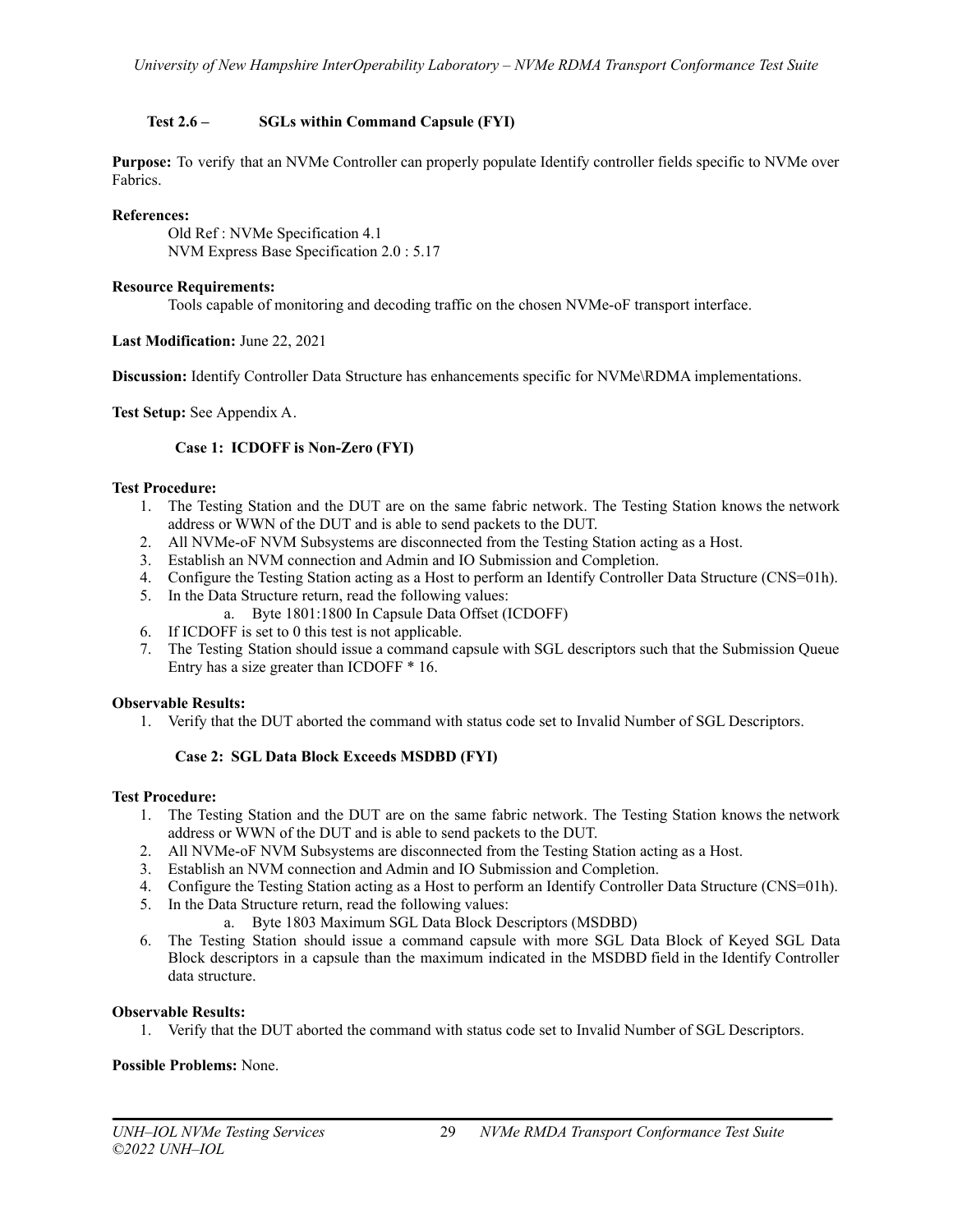# **Group 3: Discovery Service**

## <span id="page-29-0"></span>**Overview:**

This section describes a method for performing conformance verification for NVMe\RDMA products implementing the Discovery Service defined in Chapter 3 of the NVM Express Base Specification 2.0.

## **Notes:**

The preliminary draft descriptions for the tests defined in this group are considered complete, and the tests are pending implementation (during which time additional revisions/modifications are likely to occur).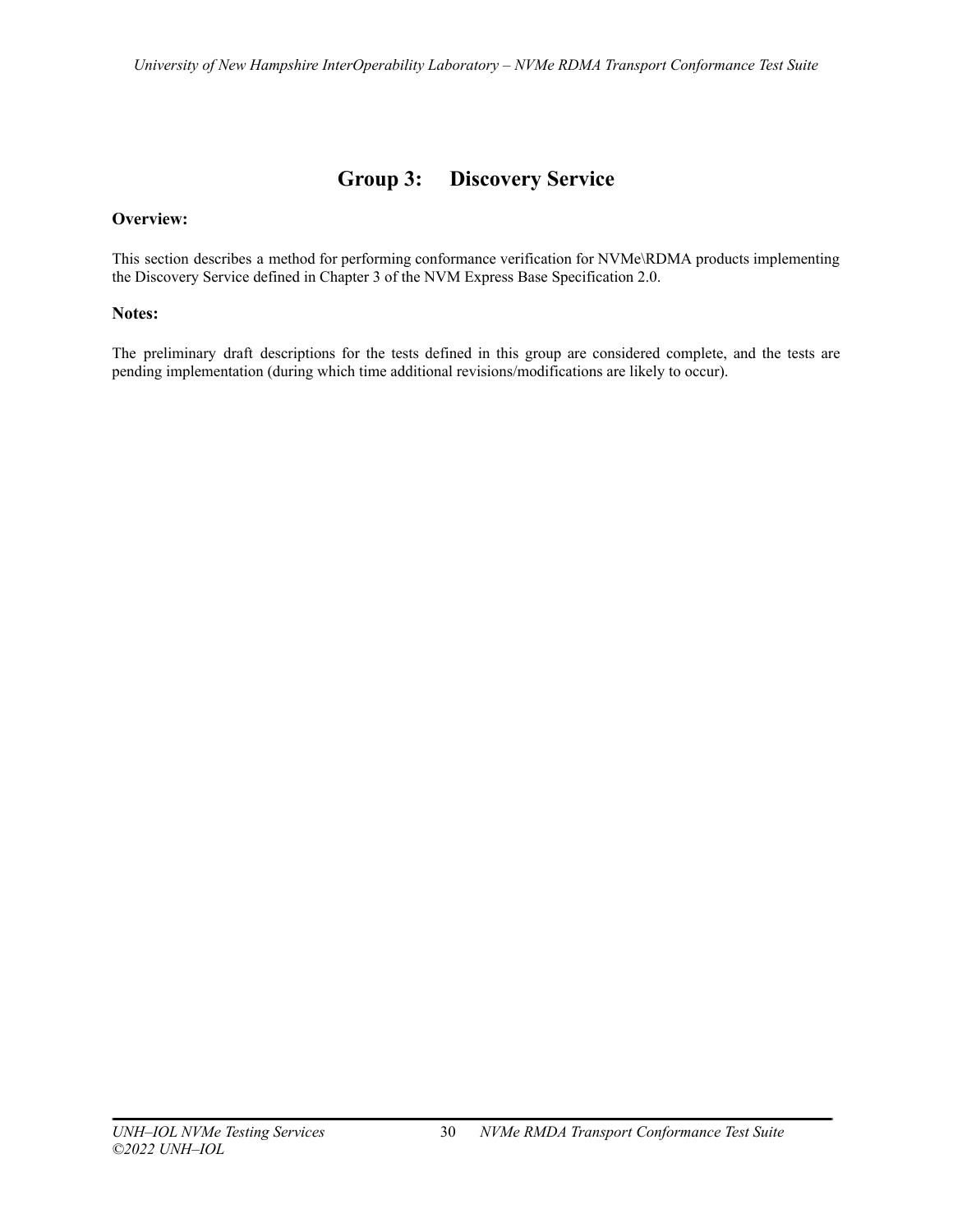## <span id="page-30-0"></span>**Test 3.1 – Initialize Discovery Controller (M)**

**Purpose:** To verify that an NVMe Controller can properly initialize a Discovery Controller.

## **References:**

Old Ref : NVMe-oF Specification 5.1 NVM Express Base Specification 2.0 : 3.1

## **Resource Requirements:**

Tools capable of monitoring and decoding traffic on the chosen NVMe\RDMA transport.

## **Last Modification:** November 27, 2018

**Discussion:** The initialization process for the Discovery controller is described below:

- 1. NVMe in-band authentication is performed if required;
- 2. The host determines the controller's capabilities by reading the Controller Capabilities property;
- 3. The host configures the controller's settings by writing the Controller Configuration property, including setting CC.EN to '1' to enable command processing;
- 4. The host waits for the controller to indicate it is ready to process commands. The controller is ready to process commands when CSTS.RDY is set to '1' in the Controller Status property; and
- 5. The host determines the features and capabilities of the controller by issuing the Identify command, specifying the Controller data structure.
- 6. After initializing the Discovery controller, the host reads the Discovery Log Page.

## <span id="page-30-1"></span>**Test Setup:** See Appendix A.

## **Case 1: Initialize Discovery Controller (M)**

### **Test Procedure:**

- 1. This test is only applicable to DUTs which implement a Discovery Controller.
- 2. The Testing Station and the DUT are on the same fabric network. The Testing Station knows the network address or WWN of the DUT and is able to send packets to the DUT.
- 3. All NVMe-oF NVM Subsystems are disconnected from the Testing Station acting as a Host.
- 4. Configure the Testing Station acting as a Host to issue a Connect command (FCTYPE=01h) to the DUT using well known address nqn.2014-08.org.nvmexpress.discovery.
- 5. The Testing Station acting as a Host will use the Get Property Command to read the Controller Capabilities.
- 6. The Testing Station acting as a Host will use the Set Property Command to set CC.EN to 1.
- 7. The Testing Station acting as a Host will use the Get Property Command to read CSTS.RDY. Repeat until CSTS.RDY=1.
- 8. The Testing Station will transmit an Identify Controller Data Structure (CNS=01h).
- 9. The Testing Station will transmit a Get Log Page Command for the Discovery Log Page (LID=70h)
- 10. Disconnect NVMe-oF controllers from the Testing Station acting as a Host.

### **Observable Results:**

- 1. Verify that the Connect Response indicates status Success.
- 2. Verify that the Get Properties commands indicates status Success.
- 3. Verify that the Set Properties command indicates status Success.
- 4. Verify that the Identify command indicates status Success and the following fields are populated correctly:
	- a. Firmware Revision (FR)
	- b. Maximum Data Transfer Size (MDTS)
	- c. Controller ID (CNTLID)
	- d. Version (VER)
	- e. Log Page Attributes (LPA)
	- f. Error Log Page Attributes (ELPE)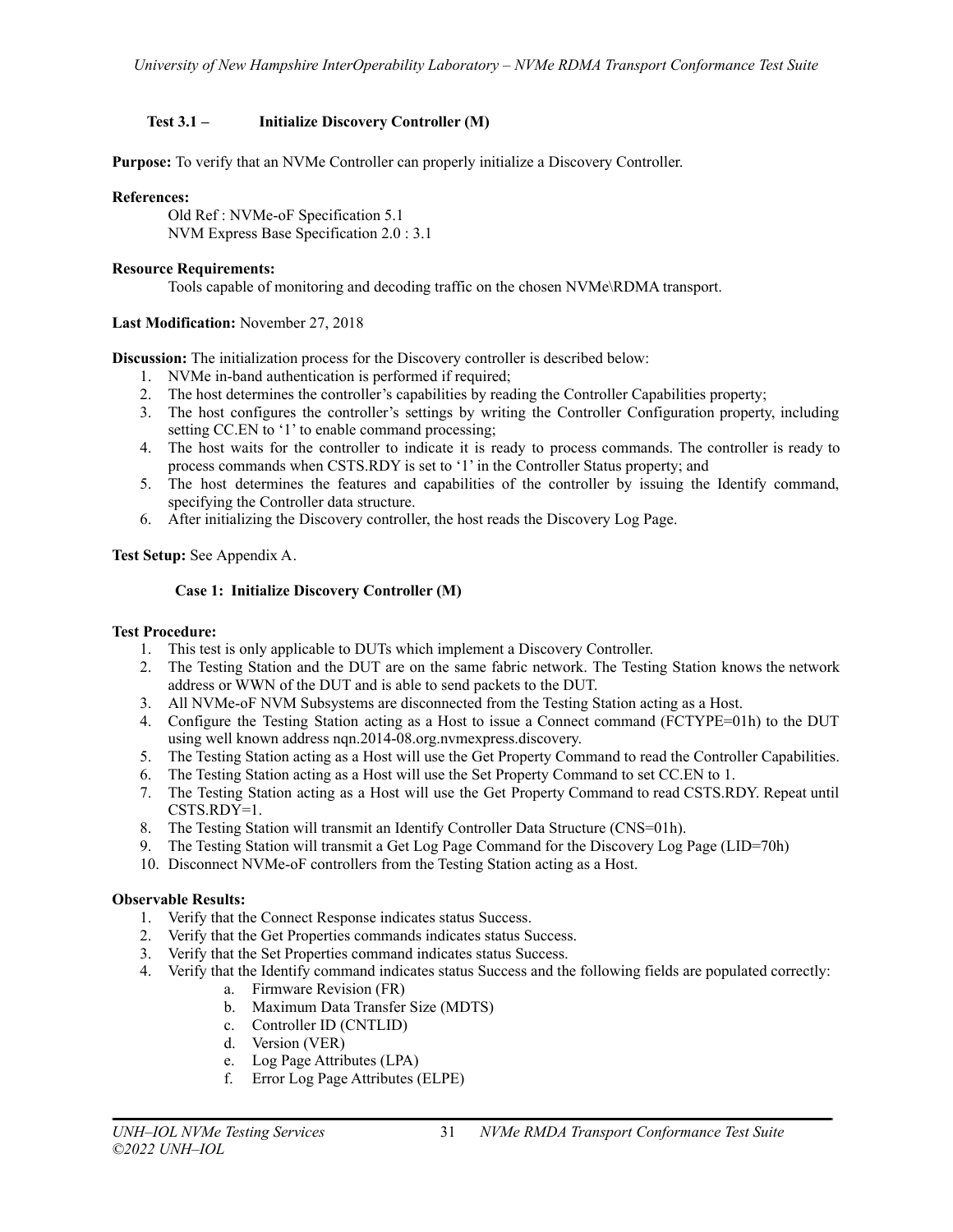- g. Maximum Outstanding Commands (MAXCMD)
- h. SGL Support (SGLS)
- i. NVM Subsystem NVMe Qualified Name (SUBNQN)
- 5. Verify that the DUT returns the Discovery Log Page and the following fields are populated correctly:
	- a. Transport Type (TRTYPE) should reflect the transport being used.
		- b. Address Family (ADRFAM) should reflect the address and transport being used.
		- c. Admin Max SQ Size (ASQSZ) indicates a minimum of 32.
		- d. Transport Service Identifier (TRSVCID) reflects the transport being used.
		- e. Record Format (RECFMT) is 0h.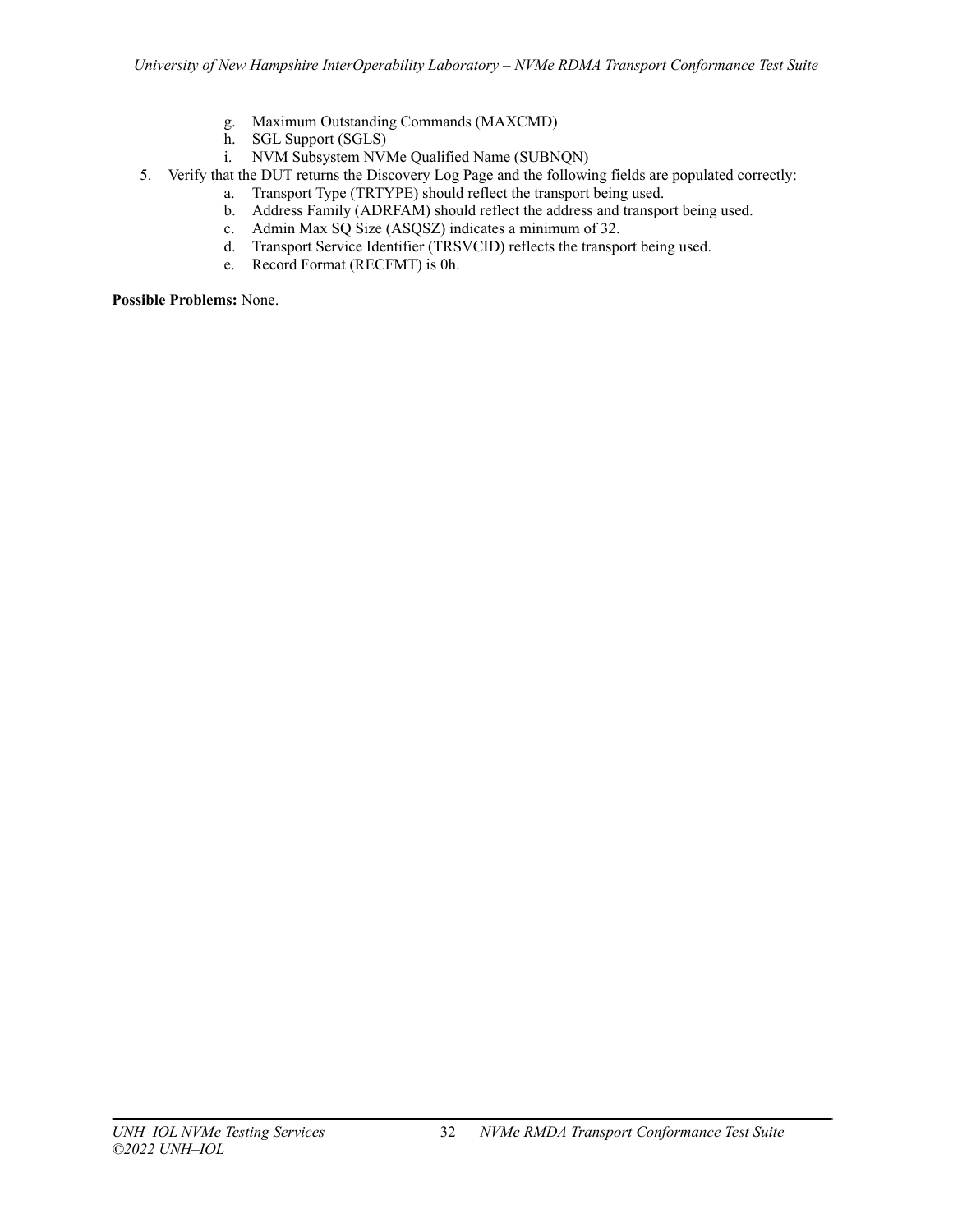## <span id="page-32-0"></span>**Test 3.2 – Keep Alive Timeout (M)**

**Purpose:** To verify that an NVMe Controller can properly process a Keep Alive Timeout.

## **References:**

Old Ref : NVMe-oF Specification 7.1.2 NVM Express Base Specification 2.0 : 3.9

## **Resource Requirements:**

Tools capable of monitoring and decoding traffic on the chosen NVMe\RDMA transport.

## **Last Modification:** November 29, 2018

**Discussion:** The controller shall treat a Keep Alive Timeout in the same manner as connection loss. If the Keep Alive feature is in use and the timer expires, then the controller shall:

- stop processing commands and set the Controller Fatal Status (CSTS.CFS) bit to '1';
- terminate the NVMe Transport connection; and
- break the host to controller association.

After completing these steps, a controller may accept a Connect command for the Admin Queue from the same or another host in order to form a new association.

<span id="page-32-1"></span>**Test Setup:** See Appendix A.

## **Case 1: Keep Alive Timeout (M)**

### **Test Procedure:**

- 1. This test is only applicable to DUTs which implement a Discovery Controller and a transport that requires the Keep Alive feature.
- 2. The Testing Station and the DUT are on the same fabric network. The Testing Station knows the network address or WWN of the DUT and is able to send packets to the DUT.
- 3. All NVMe-oF NVM Subsystems are disconnected from the Testing Station acting as a Host.
- 4. Configure the Testing Station acting as a Host to issue a Connect command (FCTYPE=01h) to the DUT using well known address nqn.2014-08.org.nvmexpress.discovery and a Set Feature command to set the desired KATO value.
- 5. The Testing Station acting as a Host will use the Get Property Command to read the Controller Capabilities.
- 6. The Testing Station acting as a Host will use the Set Property Command to set CC.EN to 1.
- 7. The Testing Station acting as a Host will use the Get Property Command to read CSTS.RDY. Repeat until CSTS.RDY=1.
- 8. The Testing Station will transmit an Identify Controller Data Structure (CNS=01h).
- 9. The Testing Station will transmit a Get Log Page Command for the Discovery Log Page (LID=70h).
- 10. The Testing Station should send at least 3 Keep Alive Commands using the prescribed Keep Alive Timeout. After sending 3 Keep Alive commands, the testing station should cease sending Keep Alive commands. Allow the Keep Alive timer to timeout.
- 11. The Testing Station will use the Get Property Command to read the CSTS.CFS bit.
- 12. Configure the Testing Station acting as a Host to issue a Connect command (FCTYPE=01h) to the DUT using well known address nqn.2014-08.org.nvmexpress.discovery.
- 13. Disconnect NVMe-oF controllers from the Testing Station acting as a Host.

## **Observable Results:**

- 1. Verify that when the Keep Alive Timer times out the DUT sets CSTS.CFS to 1.
- <span id="page-32-2"></span>2. Verify that the final Connect command completes with status "Success".

## **Case 2: Traffic Based Keep Alive (M)**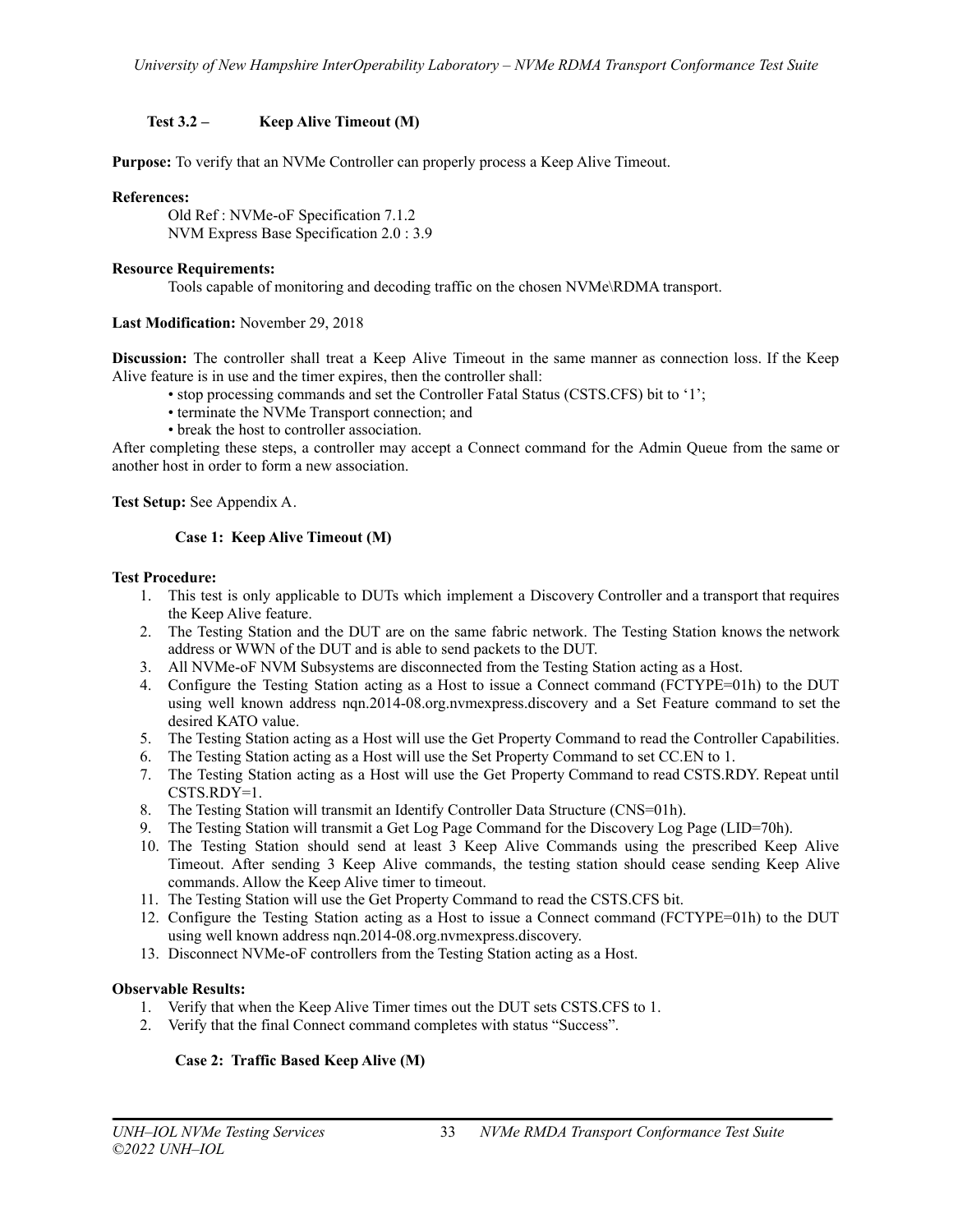## **Test Procedure:**

- 1. This test is only applicable to DUTs which implement a Discovery Controller and a transport that requires the Keep Alive feature.
- 2. The Testing Station and the DUT are on the same fabric network. The Testing Station knows the network address or WWN of the DUT and is able to send packets to the DUT.
- 3. All NVMe-oF NVM Subsystems are disconnected from the Testing Station acting as a Host.
- 4. Check CTRATT Bit 6. If CTRATT Bit 6 is not set to 1, then the DUT does not support TBKAT and this test is not applicable.
- 5. Configure the Testing Station acting as a Host to issue a Connect command (FCTYPE=01h) to the DUT using well known address nqn.2014-08.org.nvmexpress.discovery and a Set Feature command to set the desired KATO value.
- 6. The Testing Station acting as a Host will use the Get Property Command to read the Controller Capabilities.
- 7. The Testing Station acting as a Host will use the Set Property Command to set CC.EN to 1.
- 8. The Testing Station acting as a Host will use the Get Property Command to read CSTS.RDY. Repeat until CSTS.RDY=1.
- 9. The Testing Station will transmit an Identify Controller Data Structure (CNS=01h).
- 10. The Testing Station will transmit a Get Log Page Command for the Discovery Log Page (LID=70h).
- 11. The Testing Station should send at least 3 Keep Alive Commands using the prescribed Keep Alive Timeout.
- 12. After sending 3 Keep Alive commands, the testing station should cease sending Keep Alive command but 13.
- 14. continue performing READ commands separated by no more than the current KATO value. At least one KATO should expire with no Keep Alive Command being sent, but instead READ commands should be sent.
- 15. After sending 3 at least 3 READ commands, the testing station should cease sending READ commands but continue performing Identify commands separated by no more than the current KATO value. At least one KATO should expire with no Keep Alive or READ Commands being sent, but instead Identify commands should be sent.
- 16. The Testing Station will use the Get Property Command to read the CSTS.CFS bit.
- 17. Disconnect NVMe-oF controllers from the Testing Station acting as a Host.

### **Observable Results:**

- 1. Verify that the Keep Alive Timer does not expire, and CSTS.CFS (Controller Fatal Status) is not set to 0 during the test execution.
- 2. Verify that the Keep Alive, READ, and Identify commands all complete with status "Success".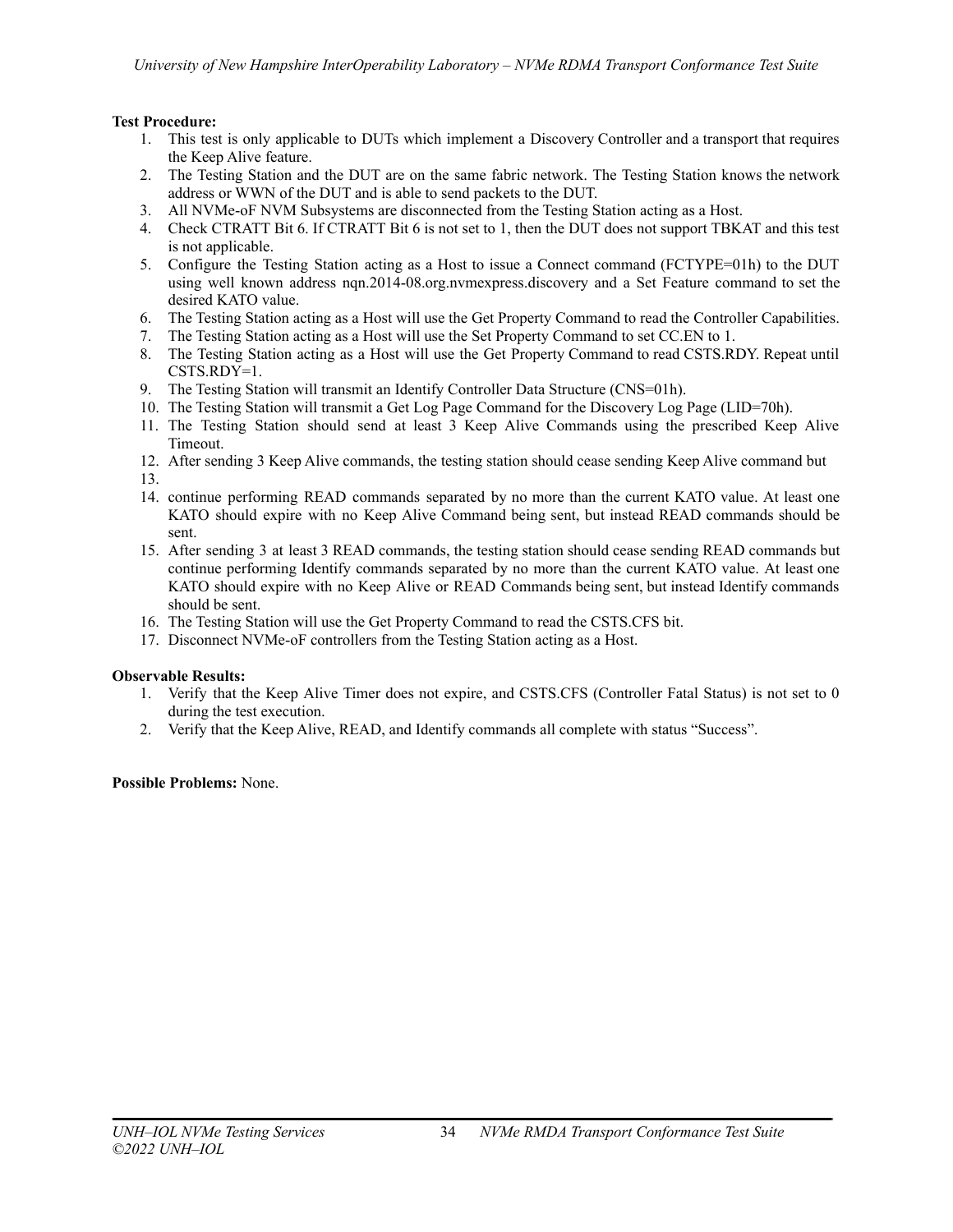# <span id="page-34-0"></span>**Appendix A: TEST SETUP**

The diagram below outlines a simple test setup for testing NVMe-oF products for conformance. While a network is shown, it is also possible to perform the tests using a direct connection.

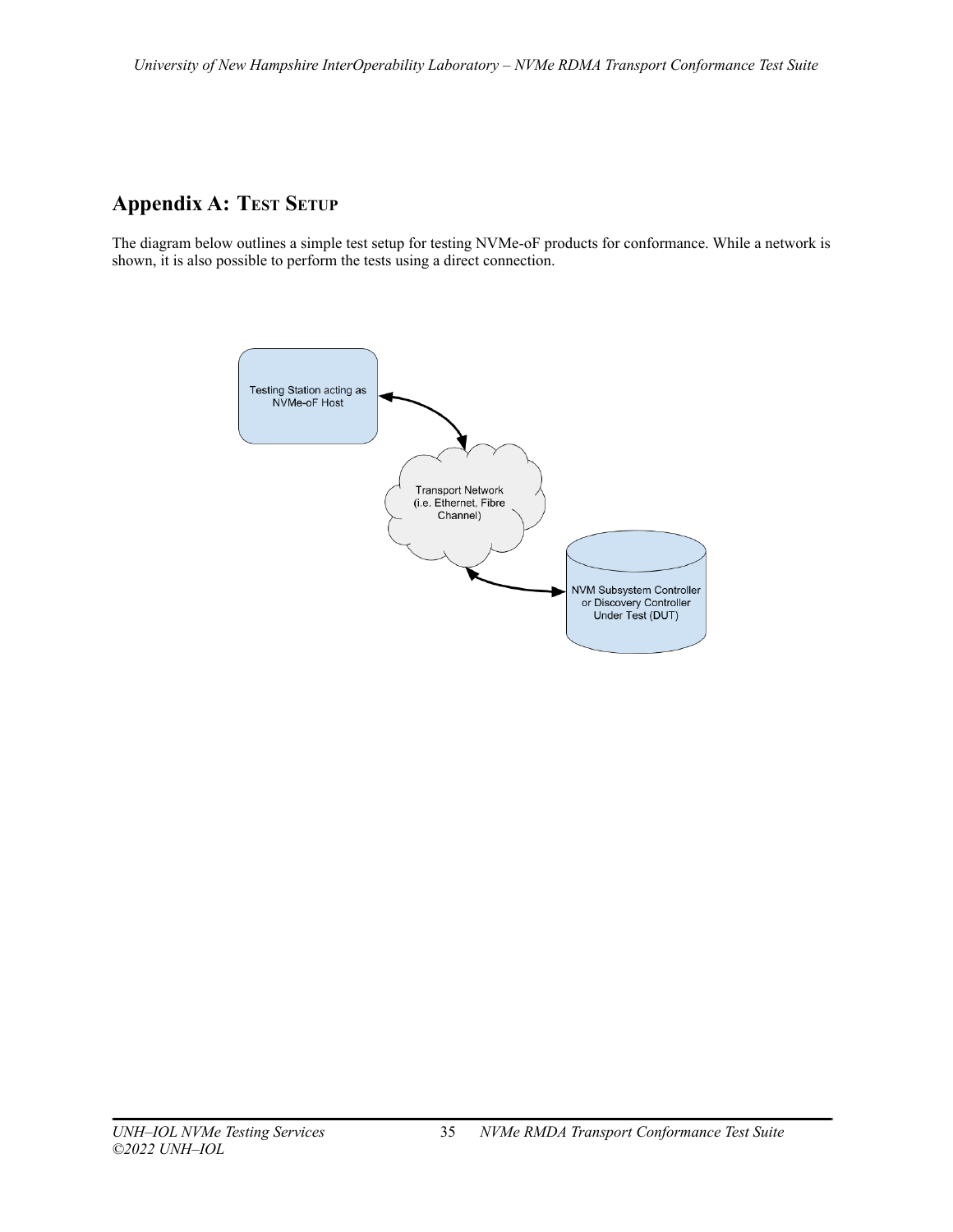# <span id="page-35-0"></span>**Appendix B: NOTES ON TEST PROCEDURES**

There are scenarios where in test procedures it is desirable to leave certain aspects of the testing procedure as general as possible. In these cases, the steps in the described test procedure may use placeholder values, or may intentionally use non–specific terminology, and the final determination of interpretation or choice of values is left to the discretion of the test technician. The following is an attempt to capture and describe all such instances used throughout the procedures.

| <b>Ports on Testing</b>   | In general, any NVMe-oF capable Port on the Testing Station or Device Under Test may                                                                                                                                                                                                                                                             |
|---------------------------|--------------------------------------------------------------------------------------------------------------------------------------------------------------------------------------------------------------------------------------------------------------------------------------------------------------------------------------------------|
| <b>Station and Device</b> | be used as an interface with a test station or interoperability partner. There is <i>assumed</i> to                                                                                                                                                                                                                                              |
| <b>Under Test</b>         | be no difference in behavior, with respect to the protocols involved in this test suite,<br>between any two NVMe-oF ports on the Testing Station or Device Under Test. Hence,<br>actual ports used may be chosen for convenience. However, it is recommended that the<br>port used in the test configuration is recorded by the test technician. |

**Use of "various"** To maintain generality, some steps will specify that "various other values" (or the like) should be used in place of a given parameter. Ideally, all possible values would be tested in this case. However, limits on available time may constrain the ability of the test technician to attempt this. Given this, a subset of the set of applicable values must generally be used.

> When deciding how many values should be used, it should be noted that the more values that are tested, the greater the confidence of the results obtained (although there is a diminishing return on this).

> When deciding which specific values to use, it is generally recommended to choose them at pseudo–randomly yet deterministically. However, if there exist subsets of the applicable values with special significance, values from each subset should be attempted.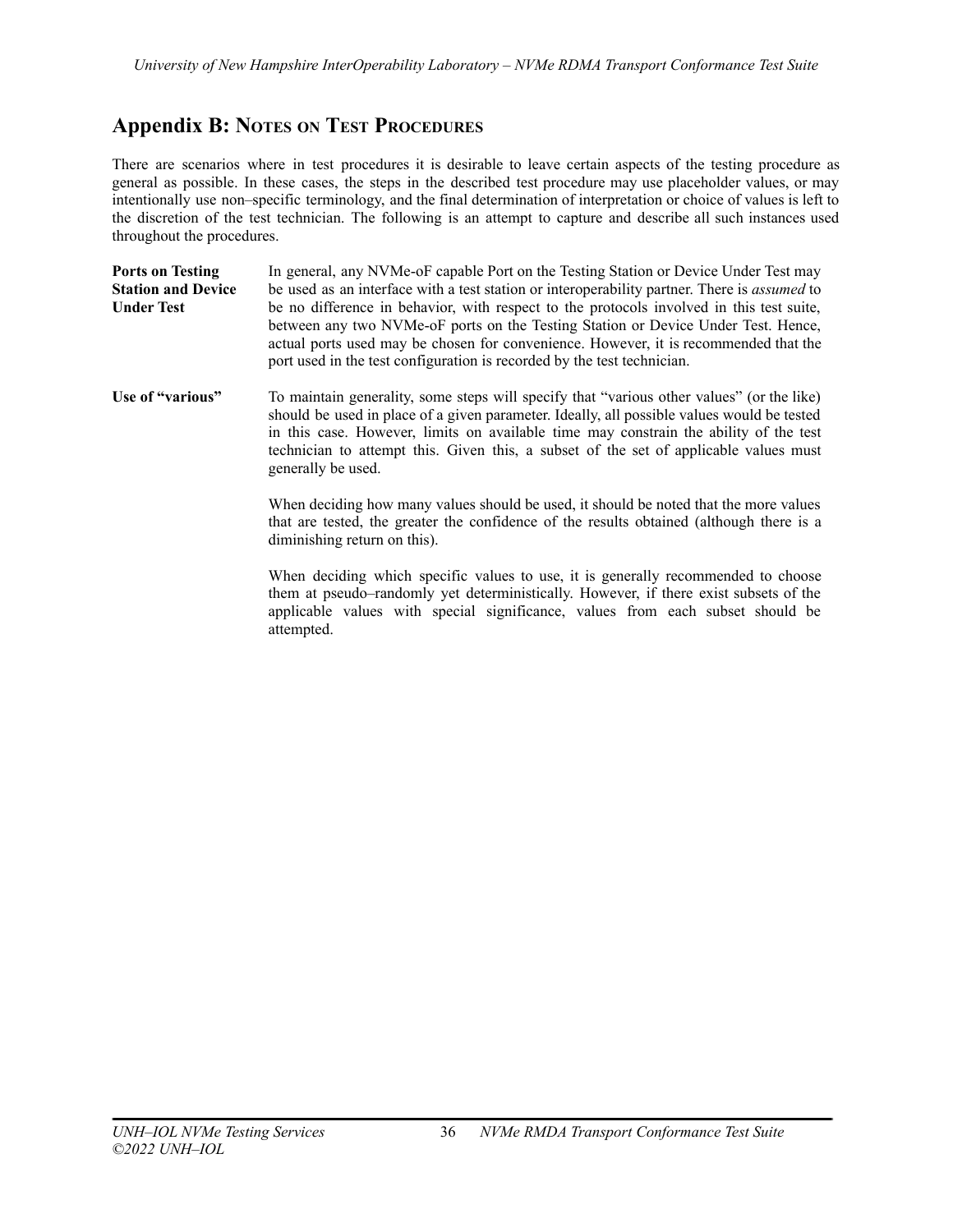# <span id="page-36-0"></span>**Appendix C: TEST TOOLS**

The Tests described in this document can be performed using available IOL INTERACT NVMe-oF Test Software available from UNH–IOL. As of the writing of this document, version of this tool were available that support NVMe/FC, NVMe/RoCE, NVME/TCP, and NVMe/iWARP transports.

If using the PC Edition of the IOL INTERACT NVMe-oF Test Software, UNH-IOL recommends using v16.0 or higher. This software is available via [https://www.iol.unh.edu/solutions/test-tools/interact.](https://www.iol.unh.edu/solutions/test-tools/interact)